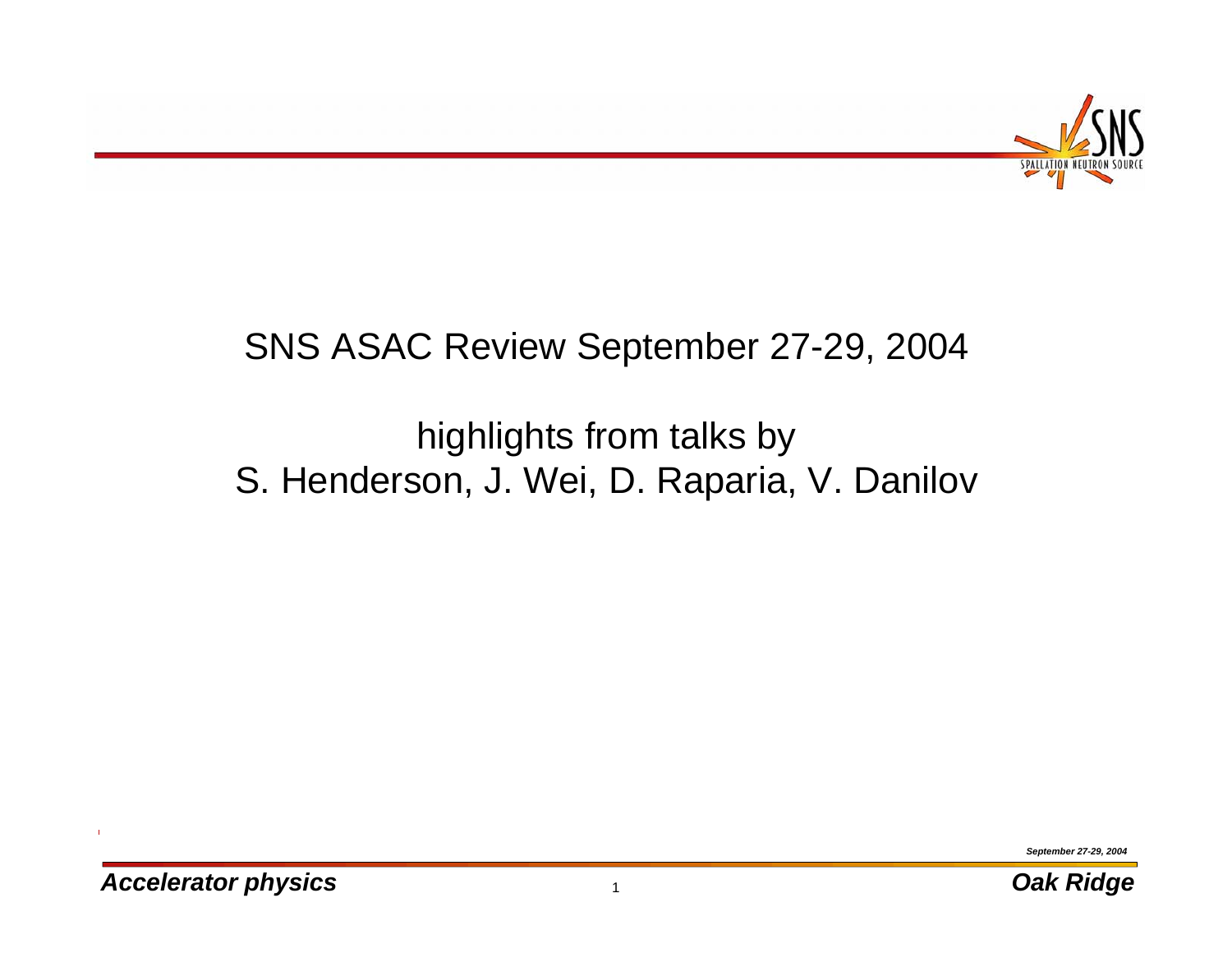

# **Ring Impedance and Instability Update**

### *V. V. DanilovSNS Oak Ridge, Accelerator Physics*

**September 27-29, 2004**

*September 27-29, 2004*

*Accelerator physics Oak Ridge*

 $\mathbf{I}$ 

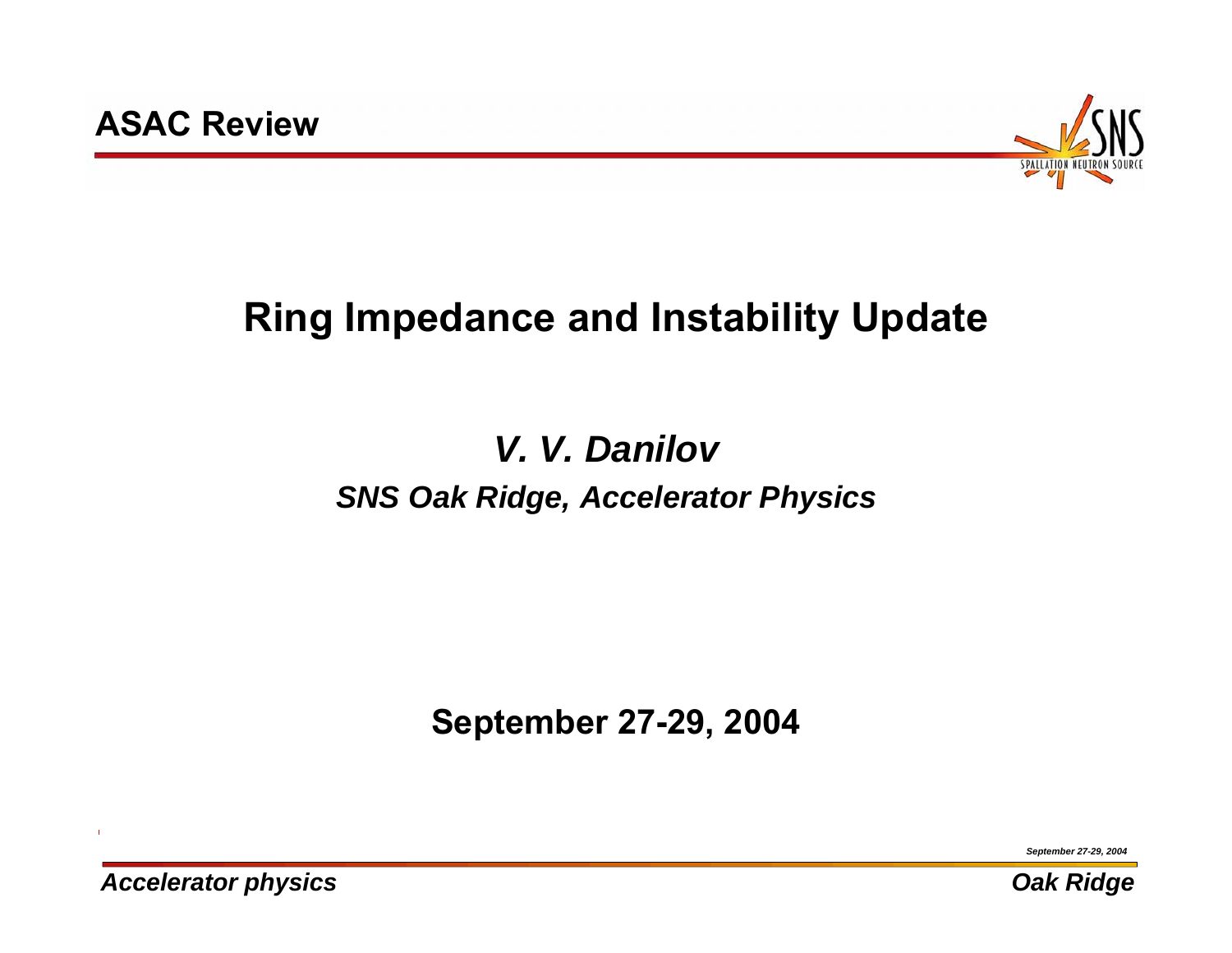

- **1) Response to ASAC recommendations:** 
	- **a) "…to plot analytical stability diagram, including effect of space charge… it would permit a fast assessment of Landau damping, and it could guide strategies for beam stabilization, e.g. by adjusting chromaticity, nonlinearities, coupling, or the painting scheme. It is an established and fast treatment that would be complimentary to ORBIT simulations"**
	- **b) "…the accelerator physicists might want to contemplate whether resistive-wall waves traveling at low velocities could be important for the SNS ring."**
- **2) New (improved) measurements for the extraction kicker transverse impedance**

#### Talk Outline

- **1) Only transverse "conventional" instabilities analyzed. Reason – no E-p instability parallel trial runs has just started. For longitudinal instabilities old result still holds – they seem to be important if the number of particles is around 6\*1014 protons (if no parasitic effects from RF system).**
- **2) Dominant sources of impedance, which include extraction kicker, resistive wall, and injection kicker coating (including low velocity waves), reexamined and presented in the talk**
- **3) Coasting beam stability diagrams are analyzed and compared to the simulation**

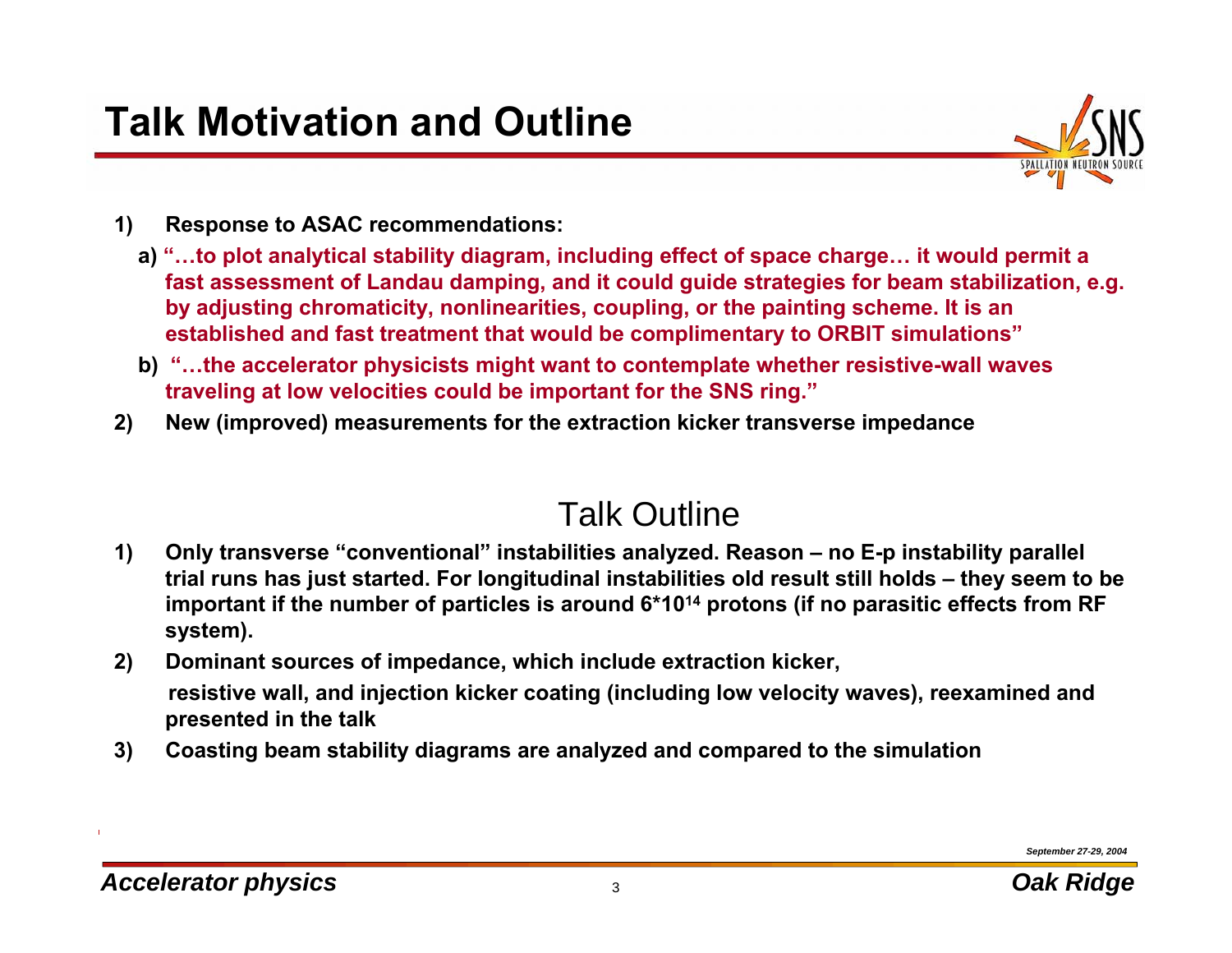

- $\bullet$  SNS, ORNL
	- **Links of the Company**  V. Danilov, S. Henderson, J. Holmes, L. Jain (summer student), M. Plum
- $\bullet$  BNL
	- **Links of the Company**  M. Blaskiewicz, D. Davino, A. Fedotov, H. Hahn, Y. Y. Lee, J. Wei
- $\bullet$  Fermilab
	- **Links of the Company** A. Burov, V. Lebedev

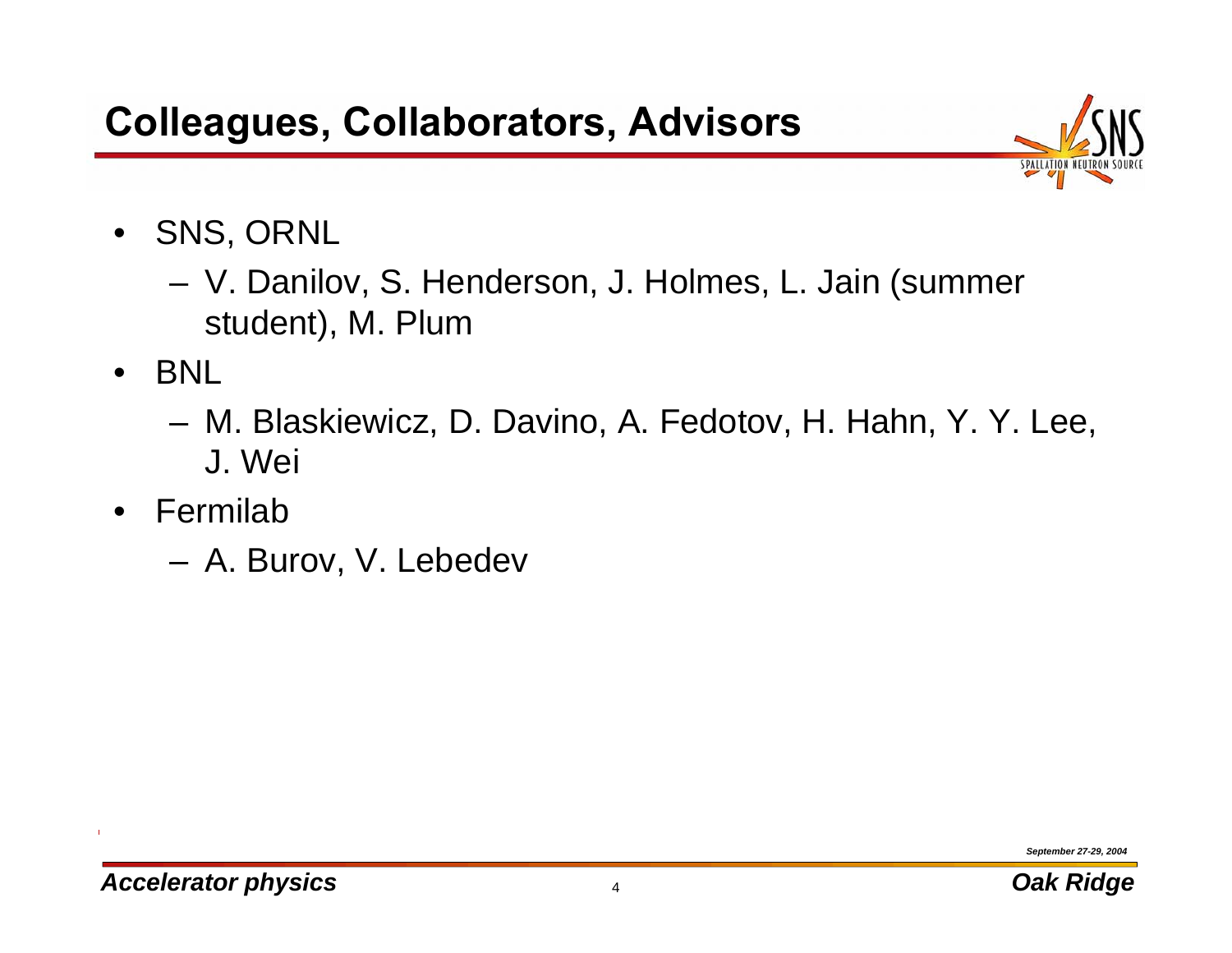#### **Resistive Wall and Injection Kicker Impedances**



**Following ASAC recommendations, we analyzed paper by Karliner, et. al. (EPAC96) that claims that the resistive impedance may strongly depend on velocity of transverse waves. It could be relevant for the SNS Ring – we have medium relativistic beam, besides slow waves have velocities few times lower than the velocity of light**

#### **CALCULATION OF TRANSVERSE RESISTIVE IMPEDANCE FOR VACUUM CHAMBERS** WITH ARBITRARY CROSS SECTIONS

M.M. Karliner, N.V. Mitvanina, D.G.Mvakishev, V.P. Yakovlev Budker Institute for Nuclear Physics, Novosibirsk, Russia

#### $\tau$ **CONCLUSION**

1. The necessity of taking into account the phase velocity of the current harmonic is shown.

2. The small phase velocity of the dangerous current harmonic is mostly important in the case of the multilayer wall with the vacuum gap between lavers, which are thinner than the skin depth. For the vacuum chamber of LHC, it is important in the case of not everywhere copper coating.

3. The most unstable mode of the transverse oscillations of the multibunch beam and the most dangerous frequency should be found with the account of the phase velocities of the current harmonics.

4. The FEM method is developed for the numerical solution of the excitation problem for arbitrary phase velocity of the exciting current harmonic, taking into account both.  $E_z$  anf  $H_z$  field components.

5. One should note that at small phase velocities, the addition due to the transverse components of the current can be sufficient and should not be neglected. In future, this fact should be proved and taken into account.



Figure 1: Cross section of the round multilayer tube.

The paper was analyzed by our group and A. Burov (FNAL). Our conclusion- the results of the paper are not valid.

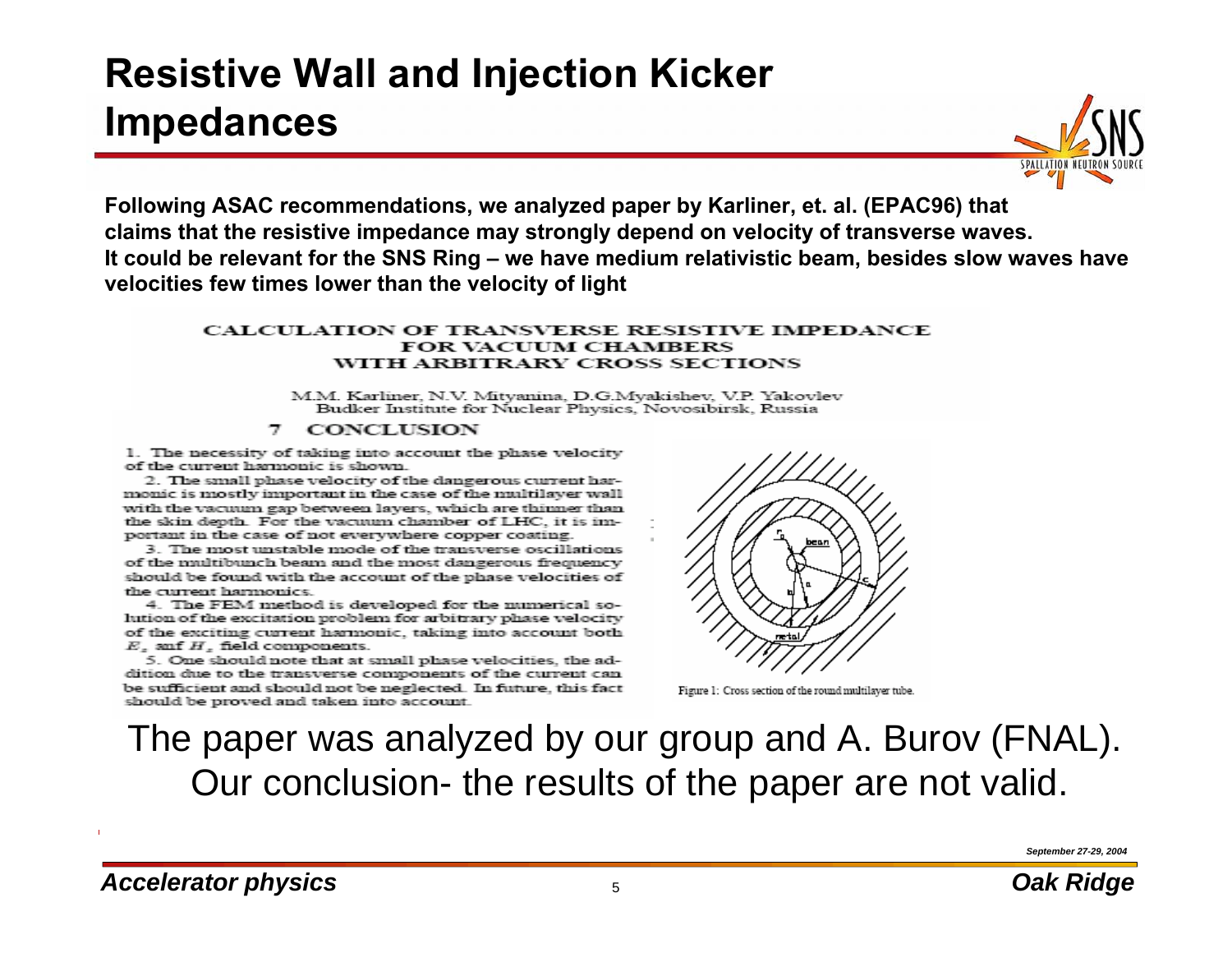

- BL method can be applied for a specific geometry analyzed by M. Karliner et al. (MK) The results are in contradiction.
- First, BL result does not depend on the wave length of the perturbation when its frequency is fixed. According to MK, impedance depends on the wave length.
- Second, for MK limit case of "infinite phase velocity" their impedance goes to a wave length independent asymptotic. However, even in this case BL method applied for this geometry leads to results different from MK.

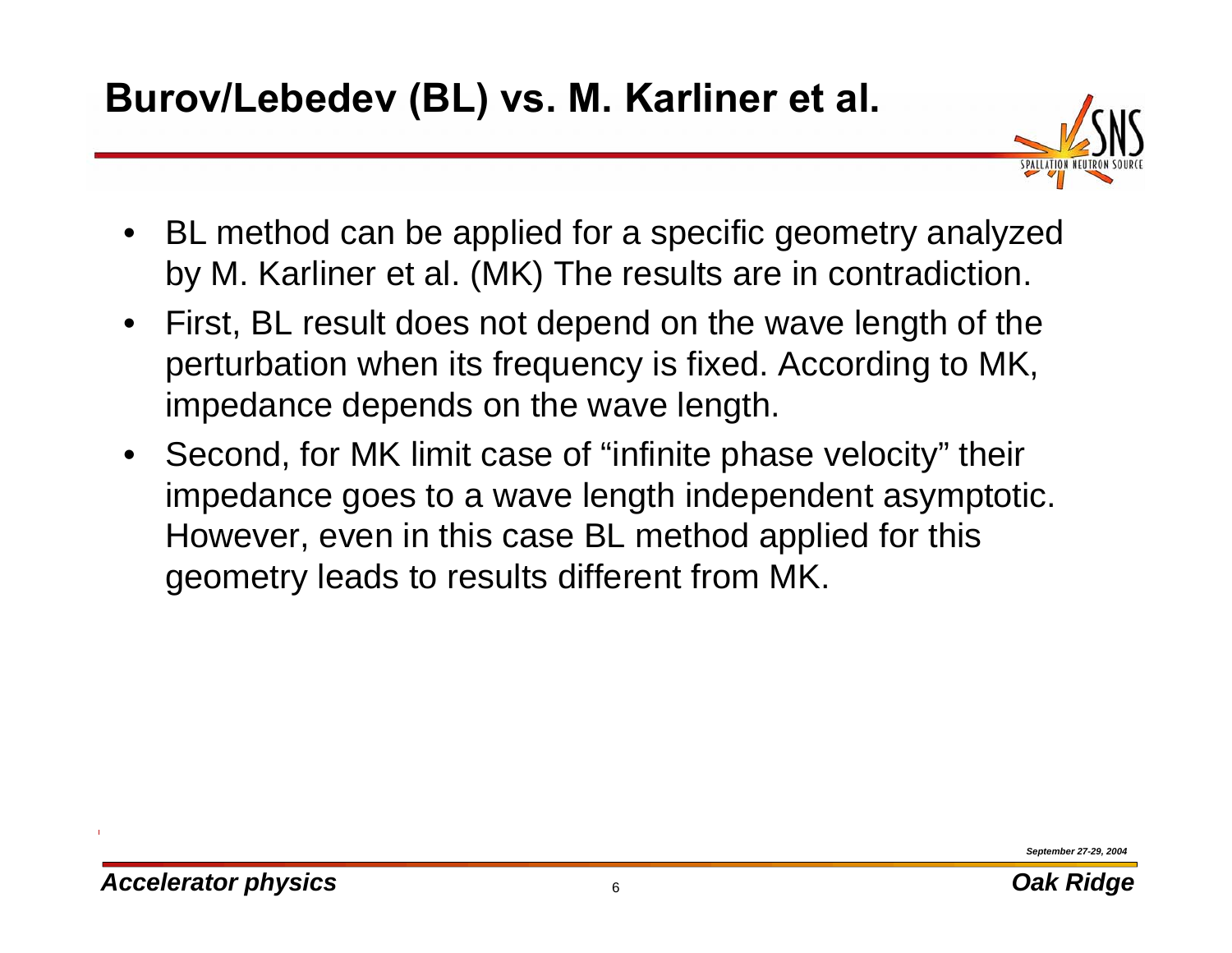#### **BL versus MK**





The geometry for the KL paper Example for resistive wake calculation



Ratio of thick-wall resistive wall impedance and BL impedance (red), MK for high phase velocities (green), and MK for low phase velocities (magenta).

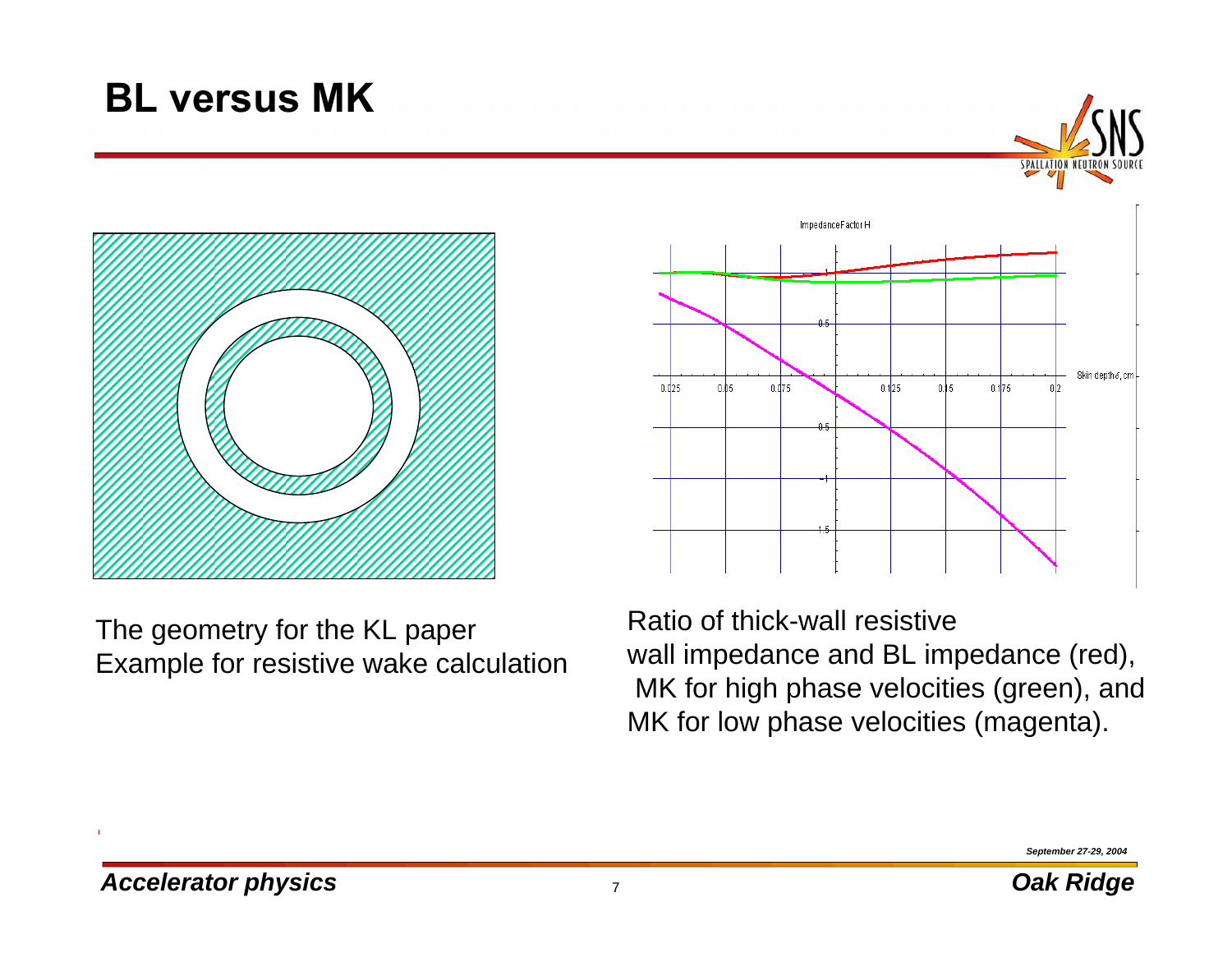# **MK vs MK**

- A. Burov recently discussed this disagreements with two MK authors, V. Yakovlev and N. Mityanina. He was told that that EPAC'96 MK paper has to be considered as preliminary, the authors do not confirm now their results.
- The first author, M. Karliner, later came to a conclusion that under conventional assumptions the impedance is always independent on the wave length.
- V. Yakovlev explained in private communication that not all the related terms were properly collected in the MK EPAC'96 paper. He expressed his assurance that the correct result must be wave length independent.

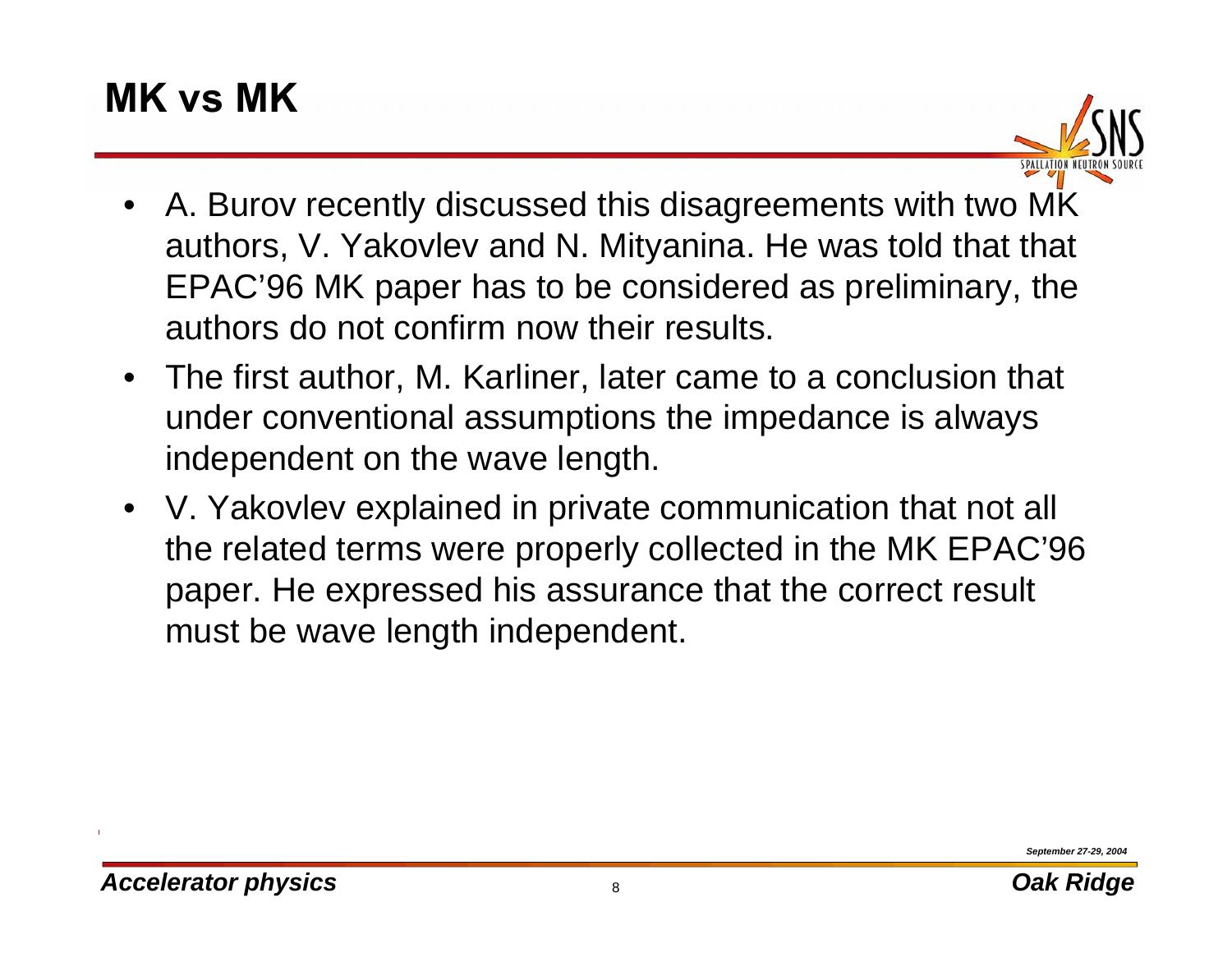# **Why the Wave Length Can Be Neglected**

- 
- • In the long wave length limit, the currents and fields induced in the resistive walls of the vacuum chamber, are driven by the oscillating local offset of the beam.
- $\bullet$  When the wave length is long compared with the aperture, its actual value is irrelevant for the transverse diffusive dynamics of the induced fields. The electromagnetic fields are determined by diffusion process that is local and doesn't propagate longitudinally.
- $\bullet$  This diffusion is determined by the local beam parameters, as the frequency of oscillations, and it knows nothing about beam global values, such as the wave length, as long as it is much larger than the vacuum chamber aperture.
- $\bullet$  In this case, there is no dependence of impedance on wavelength and, therefore, on particle and phase velocity, as soon as the frequency is fixed (it is the only parameter of the problem).

#### **Our conclusion – the SNS old resistive impedance estimations**

**are correct.**

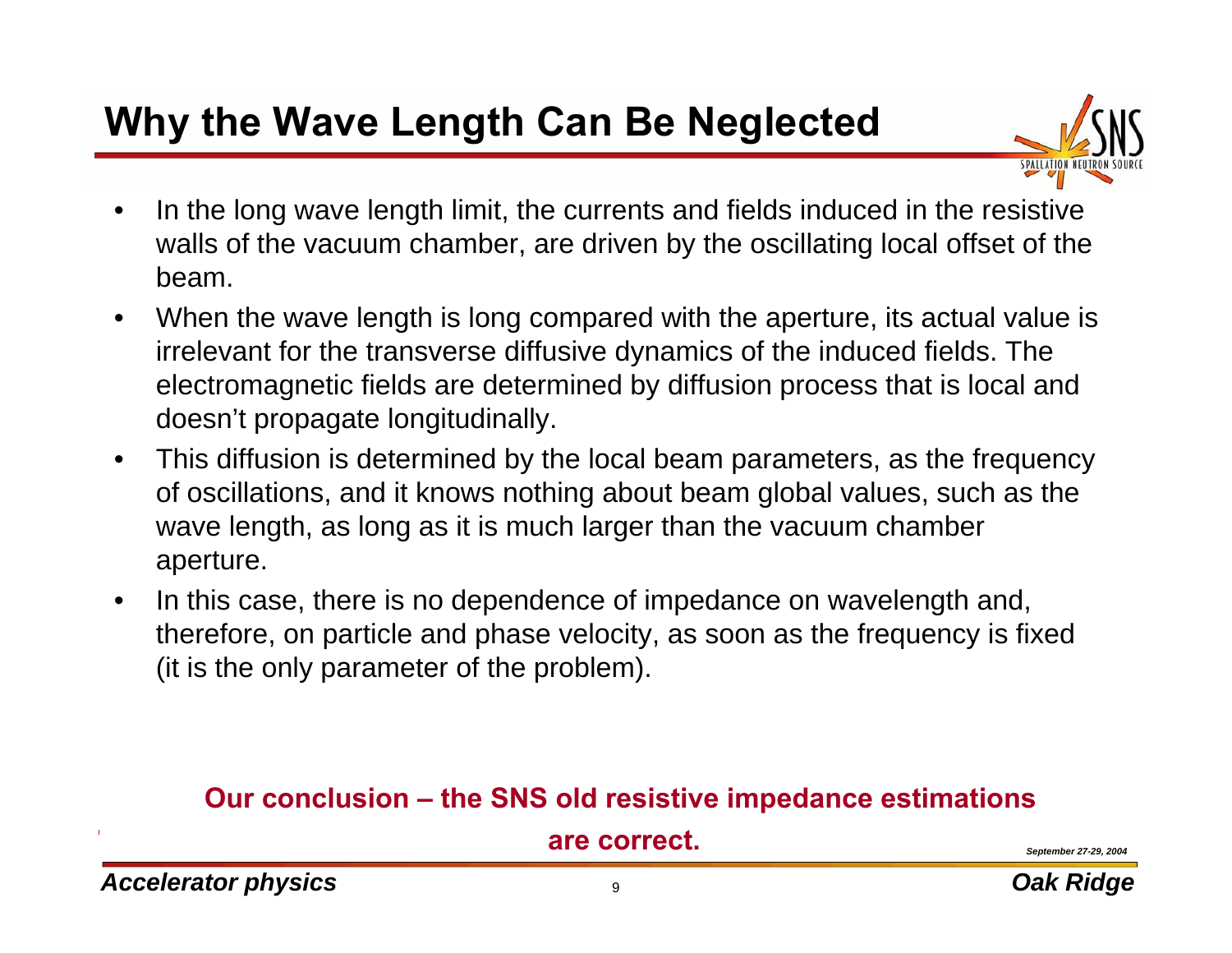# **Injection Kicker Impedance**





**Shown is the model of injection kicker. Yellow layer is ceramic, green is a TiN+Cu layer (resistivity 45** µΩ **cm, thickness 18** µ**m) on the inner surface of the SNS ceramic chambers Inner radius 8 cm, ceramic thickness 1.25 cm and total length of 5m for 8 of them.** 

**Basic facts:**

**1) Longitudinal impedance is just resistivity of the TiN layer (the EM fields shielded by surface currents from penetration to ferrite-filled cavity.**

**2) Transverse Impedance could be estimated from Panofsky-Wenzel formula.** 

 $2$   $||$ 2 $\frac{1}{\omega b^2}Z$  $Z_{\perp} = \frac{2c}{\omega b}$ The estimation is  $|Z_{\perp}\! =\! \frac{2C}{\omega b^2}Z_{\parallel}$  (*b* is the radius of the chamber,  $|Z_{\parallel}\! =\! 0.25\,\Omega$  )

**3) This result lead to recently discovered closed orbit instability** 

**(SNS Acc. Group, PRST-AB 4, 120101 (2001)**)

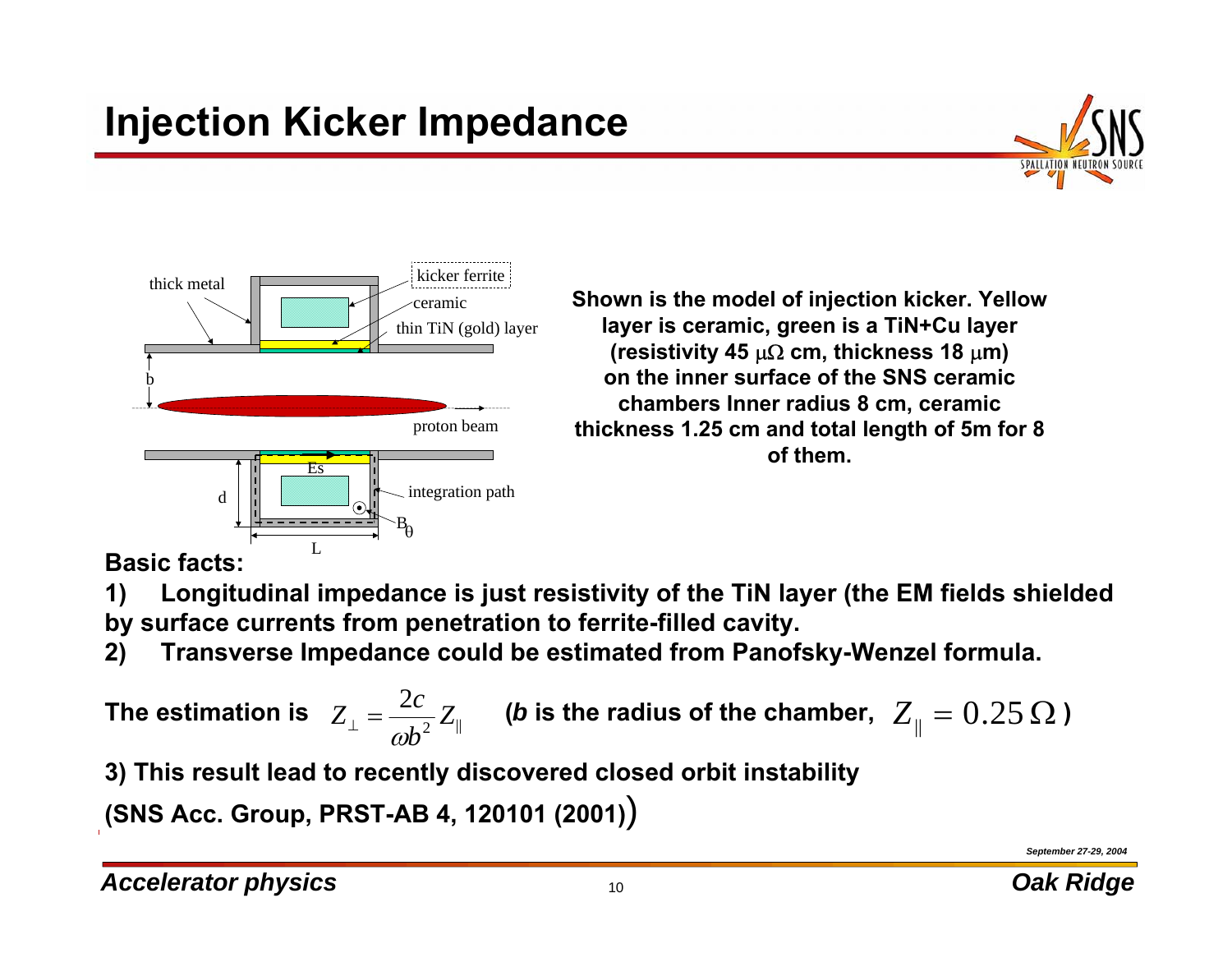# **Injection Kicker Transverse Impedance**



**More accurate estimation (Burov, Lebedev (FNAL)) is shown in Fig. below**



**For this result the closed orbit instability threshold moved up to 1015 protons in the SNS Ring (the instability is still important for VLHC, SuperB-factory and other high current rings)**

*September 27-29, 2004*

*Accelerator physics but a contract to the set of the contract of the contract of the contract of the contract of the contract of the contract of the contract of the contract of the contract of the contract of the con*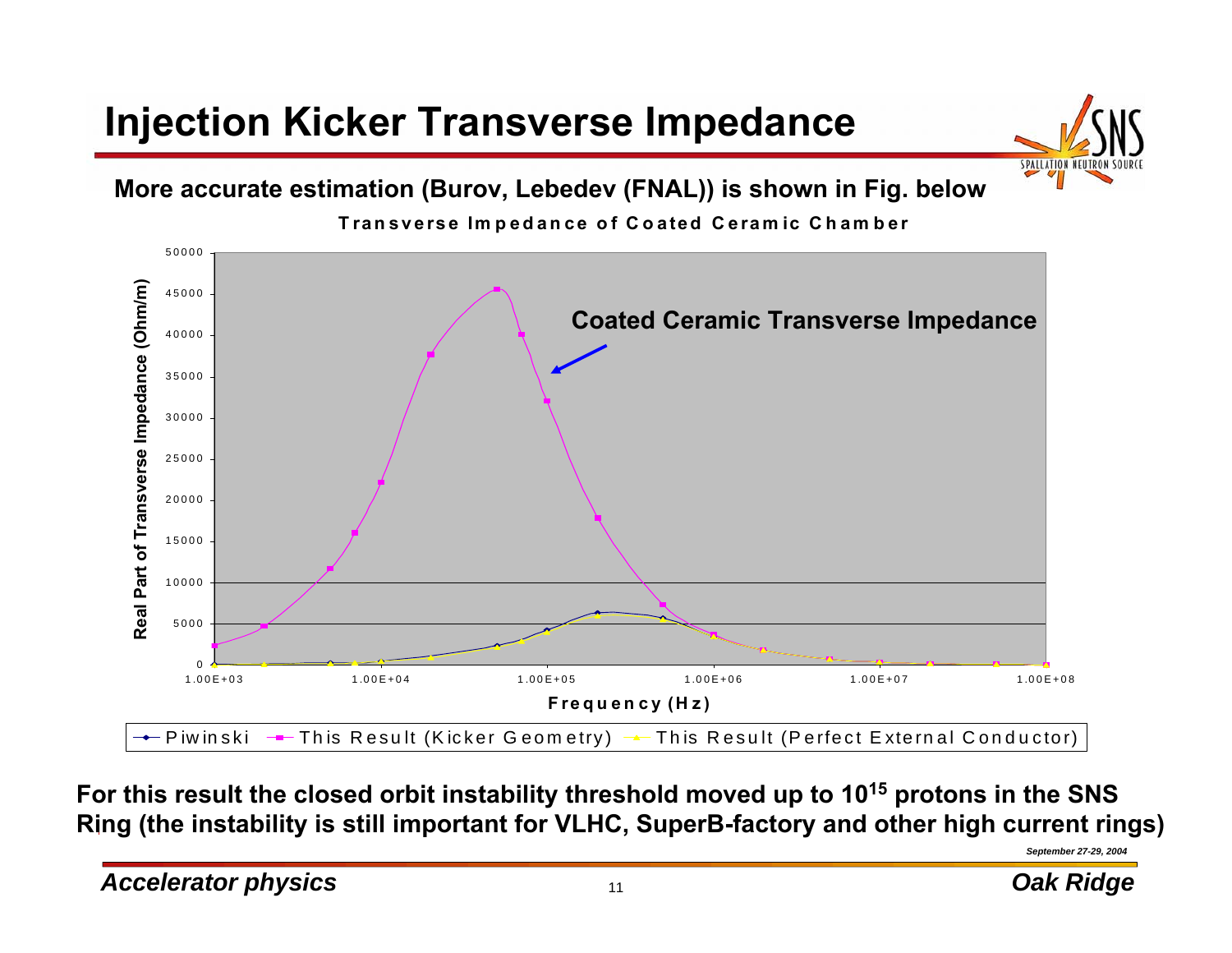# **Summary of Resistive Wall Instability**



- $\bullet$  Long Memory Wakes: Resistive Wall & Injection Kicker Coating
	- **Links of the Company** The beam is stable for baseline working point (6.23, 6.2)
	- **Links of the Company**  Causes instability of the harmonic with the lowest frequency (200 kHz) for the backup working point (6.3, 5.8) – increment is about 200 turns for zero chromaticity. The total real part of the impedance for this frequency was 32 k $\Omega/m = 24$ (injection kicker)+8 (resistive wall) k $\Omega/m$
	- **Links of the Company** Natural chromaticity kills the instability
	- **Links of the Company**  $-$  Closed orbit instability threshold is 10<sup>15</sup> protons for improved impedance model
	- **Links of the Company**  Extraction Kicker Impedance and Ep Instability –are biggest concerns for the SNS Ring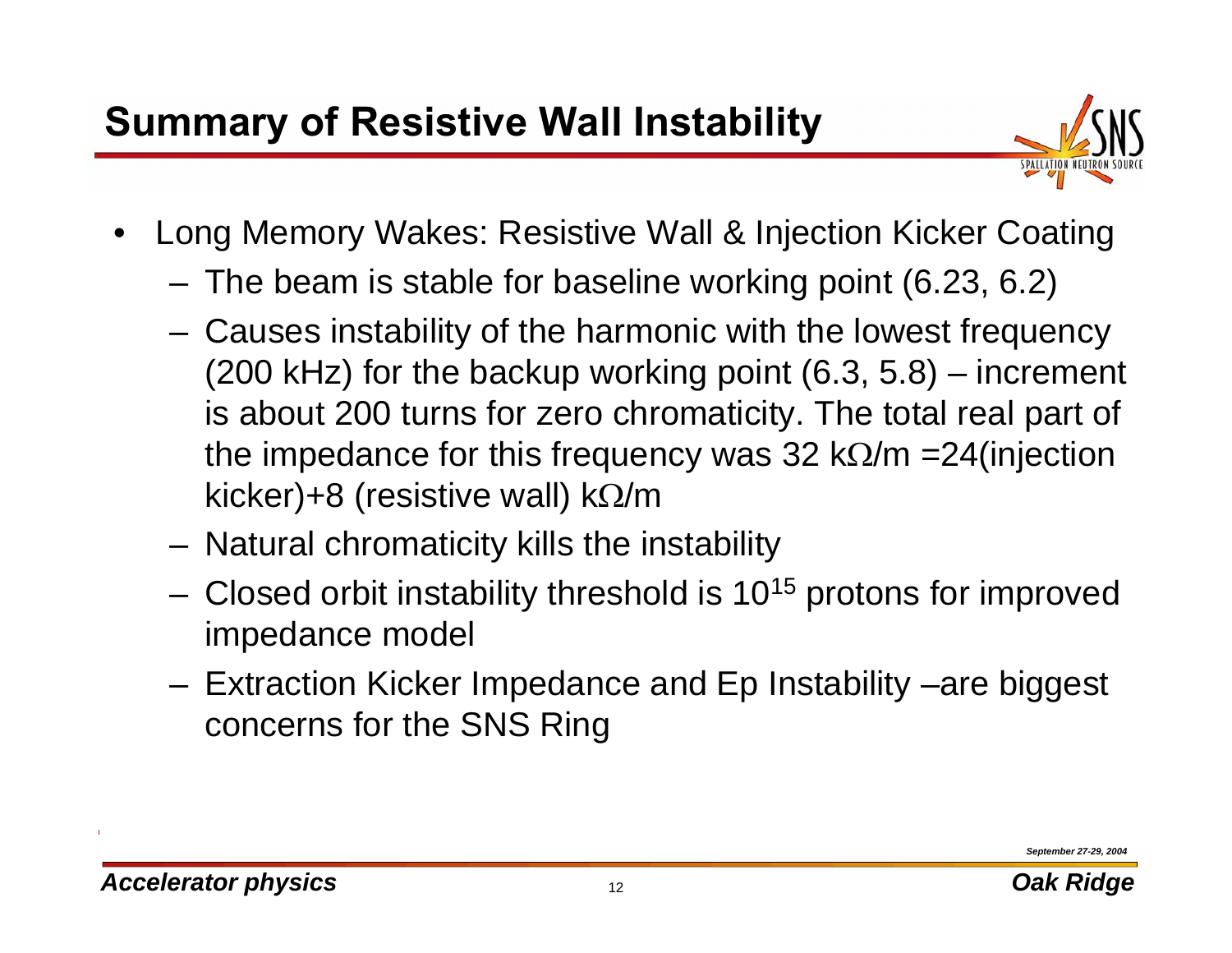# **Extraction Kicker Updated Transverse Impedance**



**Imaginary parts.**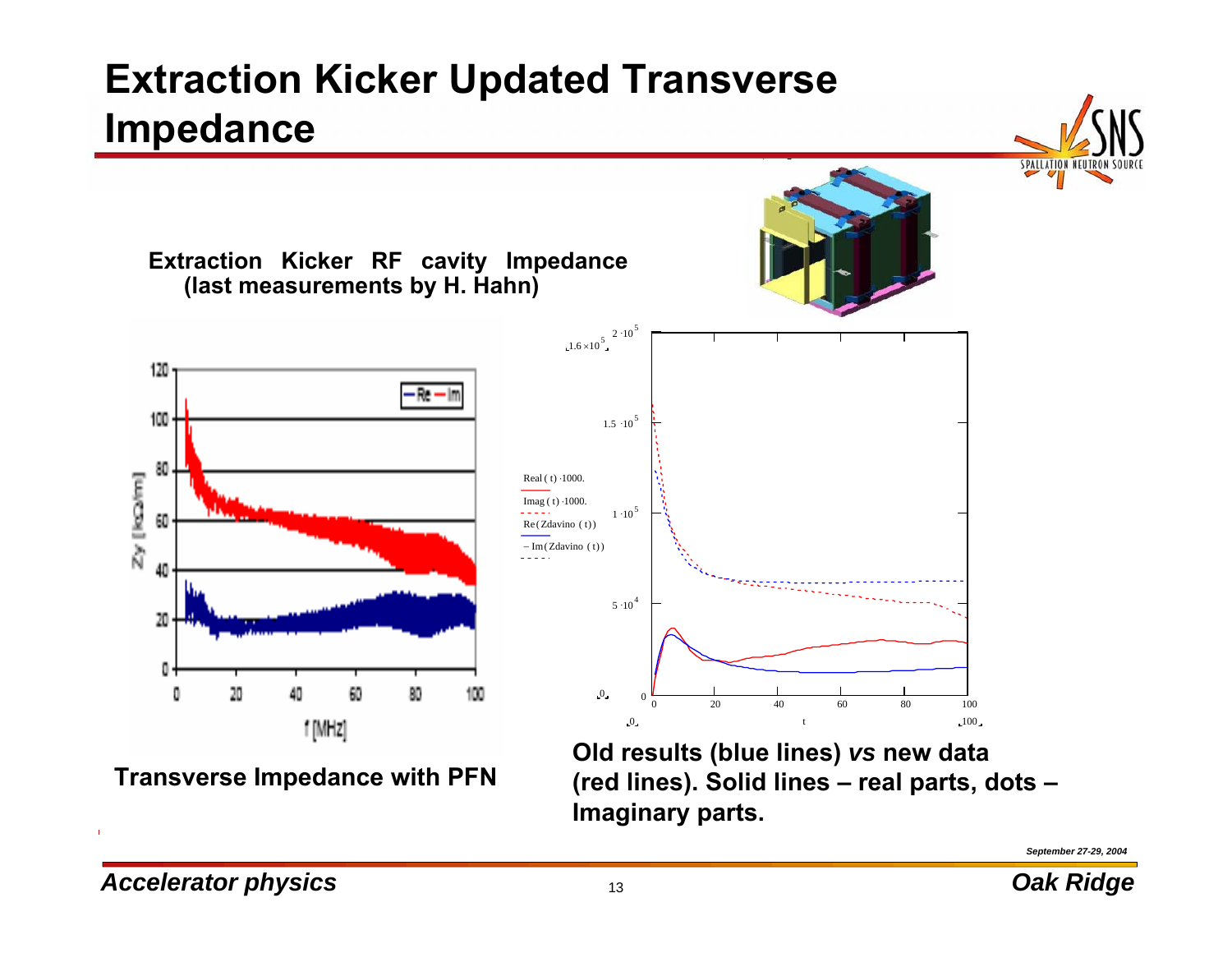

Threshold Estimates are Unchanged from earlier work by Fedotov, *et al*: **3\*1014** for natural chromaticity and **2\*1014** for zero chromaticity. New runs to update these thresholds are underway.

Basic parameters that influence the threshold (except the impedance):

- 1) Energy spread;
- 2) Chromaticity;
- 3) Beta-functions and tunes;
- 4) Transverse beam distribution.

Is it possible to use simple stability diagrams for coasting beam to comprehend dependencies of the threshold on listed above parameters?

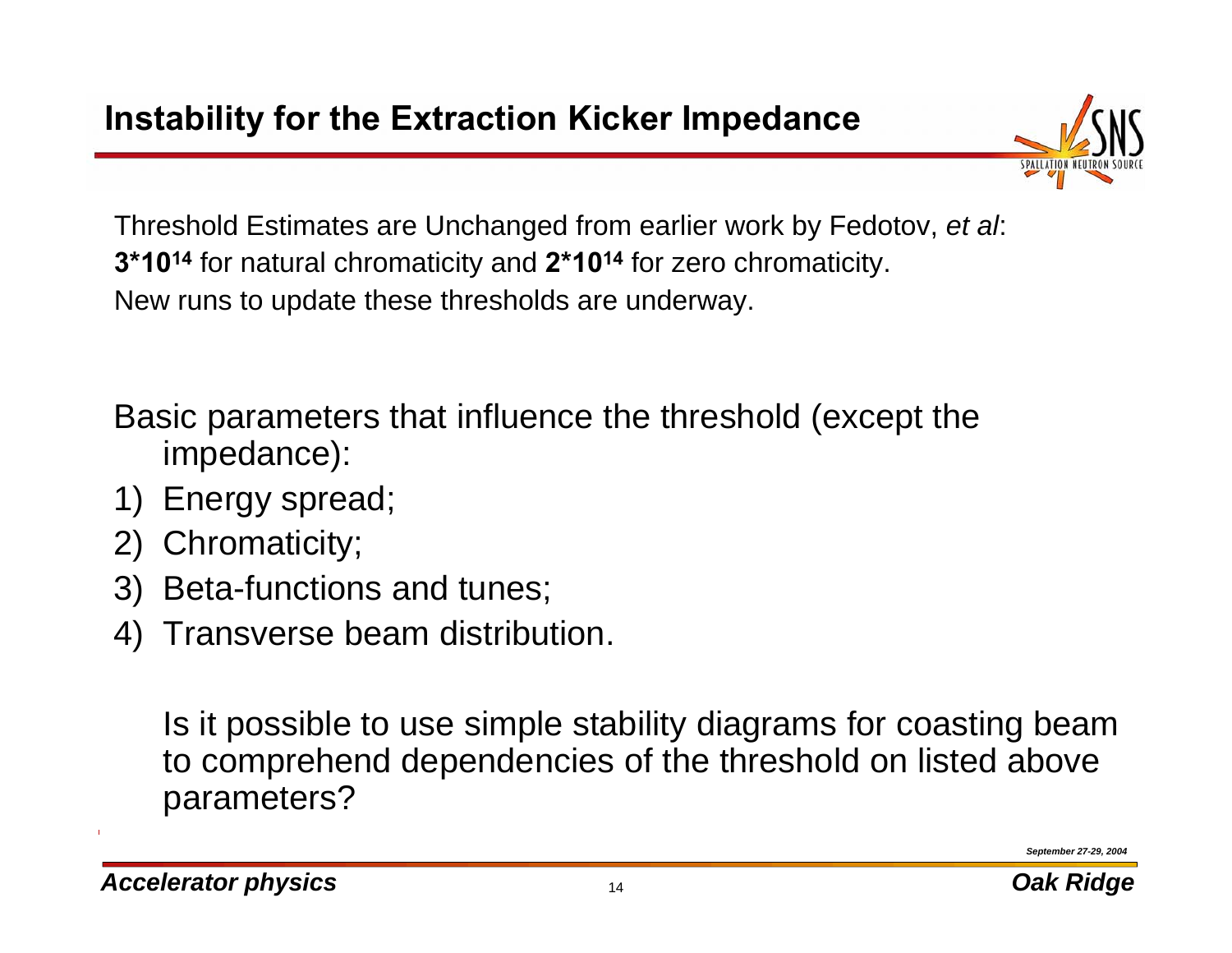# **Stability Diagrams (prerequisites)**





*Accelerator physics biggerator physics Cak Ridge Biggerator <b><i>Dak Ridge Dak Ridge*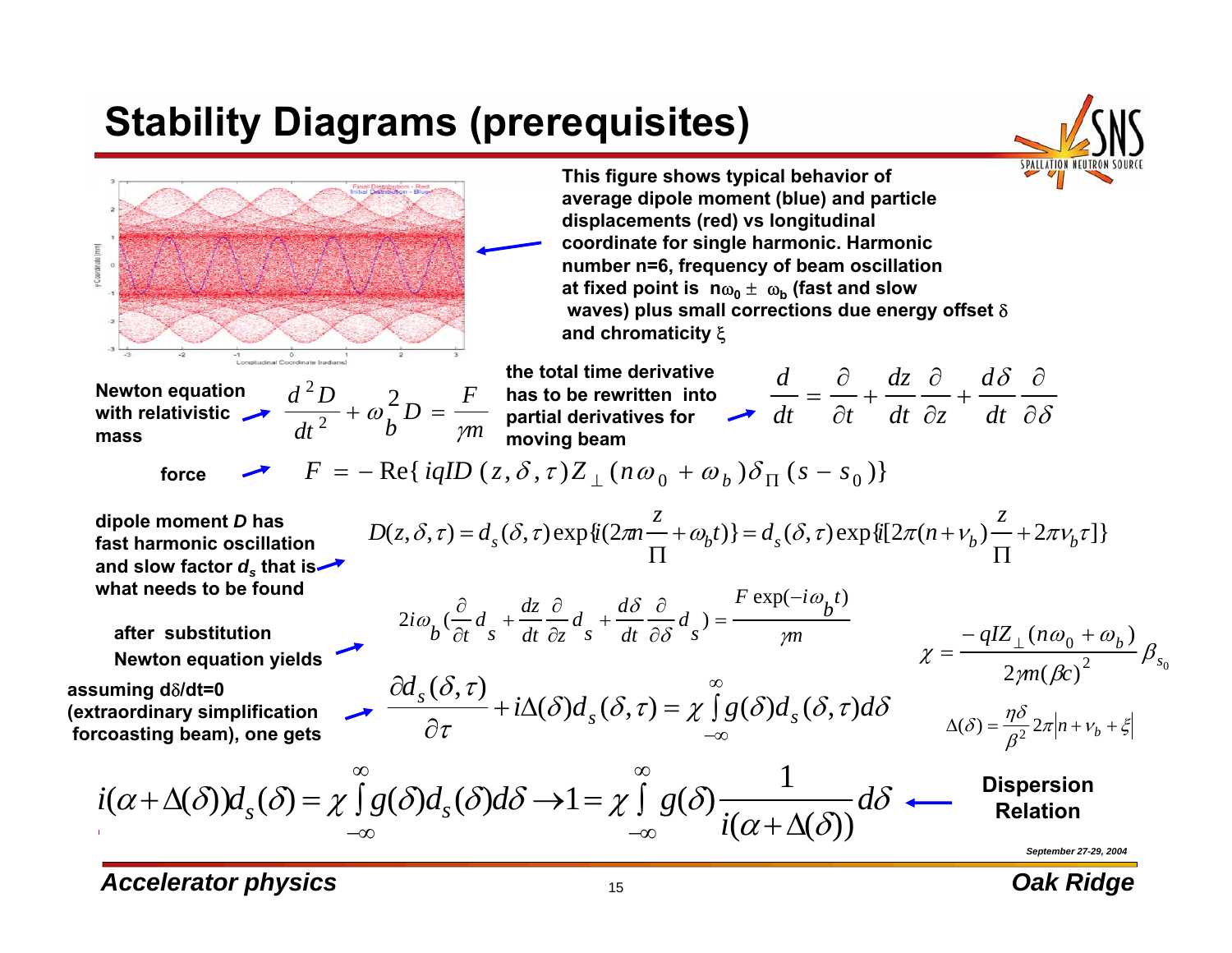#### **Energy Distributions Considered (courtesy J. Holmes)**

- • The plots show the energy distributions at the longitudinal density peak at the end of injection for a 1.44 MW case, both without (top plot) and with (bottom plot) the HEBT EC and ES cavities.
	- Red curves are obtained directly from ORBIT,
	- – Blue curves are computed fits:
		- Top plot is sum of Heaviside and Gaussian.
		- Bottom plot is sum of Heaviside and rational function:

$$
k \times \frac{x^2 + a^2}{x^8 + b^8}
$$





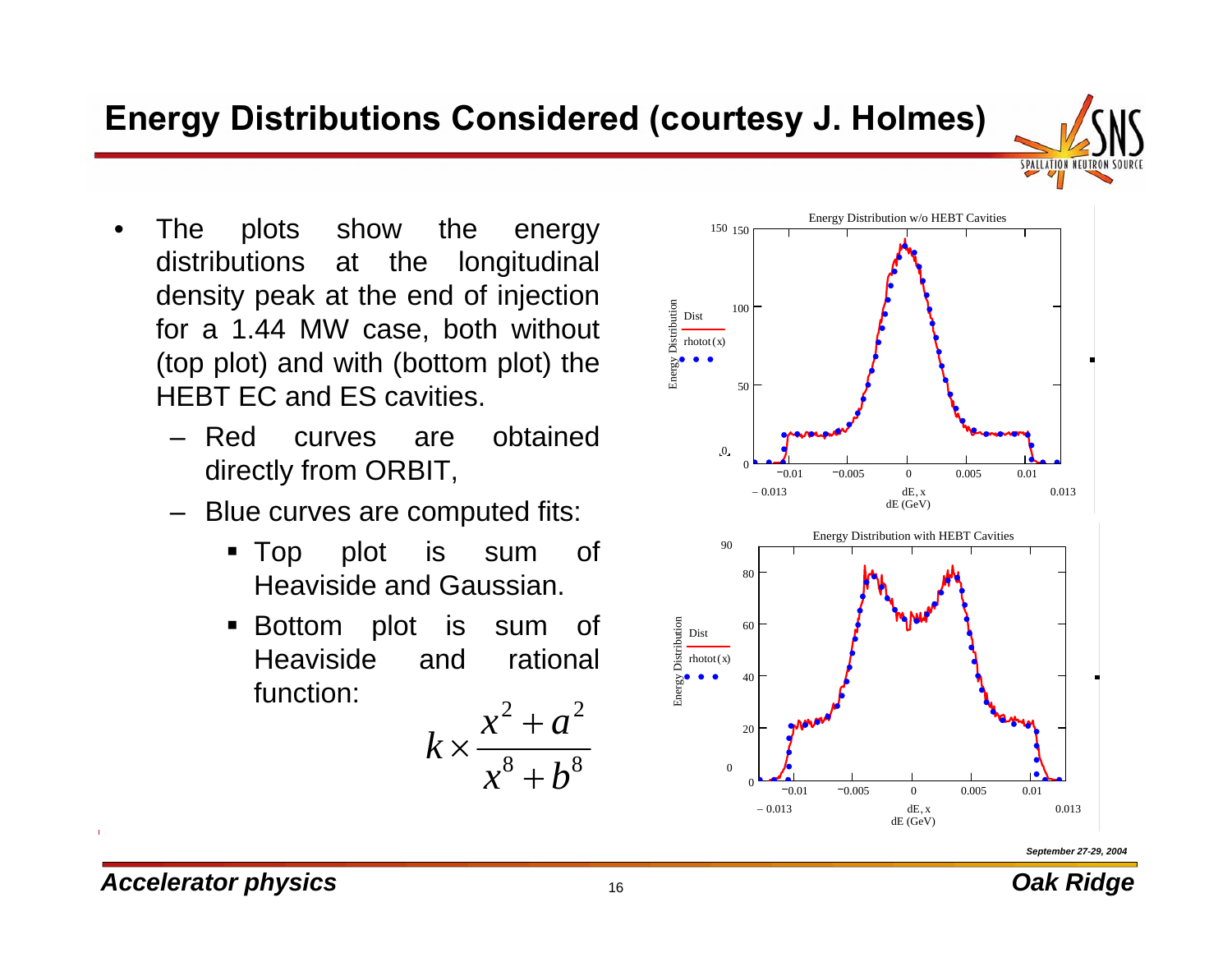#### *Accelerator physics but the contract of the contract of the contract of the contract of the contract of the contract of the contract of the contract of the contract of the contract of the contract of the contract of*

#### **Calculation of Stability Boundaries (courtesy J. Holmes)**

- • **Stability boundaries were calculated for the candidate functions in the usual way, using Mathcad and Mathematica.**
	- – **The top plot is the stability boundary for the density with no EC or ES cavities, while the bottom plot is that obtained with cavities.**
	- – **The axes correspond to imaginary (horizontal) and real (vertical) impedances, respectively.**
	- – **The scales of the two plots are essentially the same. For n = 10 and zero chromaticity, 0.001 on either axis corresponds to 11.2 kΩ/m, while for natural chromaticity 0.001 represents 105.5 kΩ/m.**
	- – **Space charge impedance is about 3.5 M**Ω**/m. It means that the stability disappears due to space charge tune shift (even for natural chromaticity)**



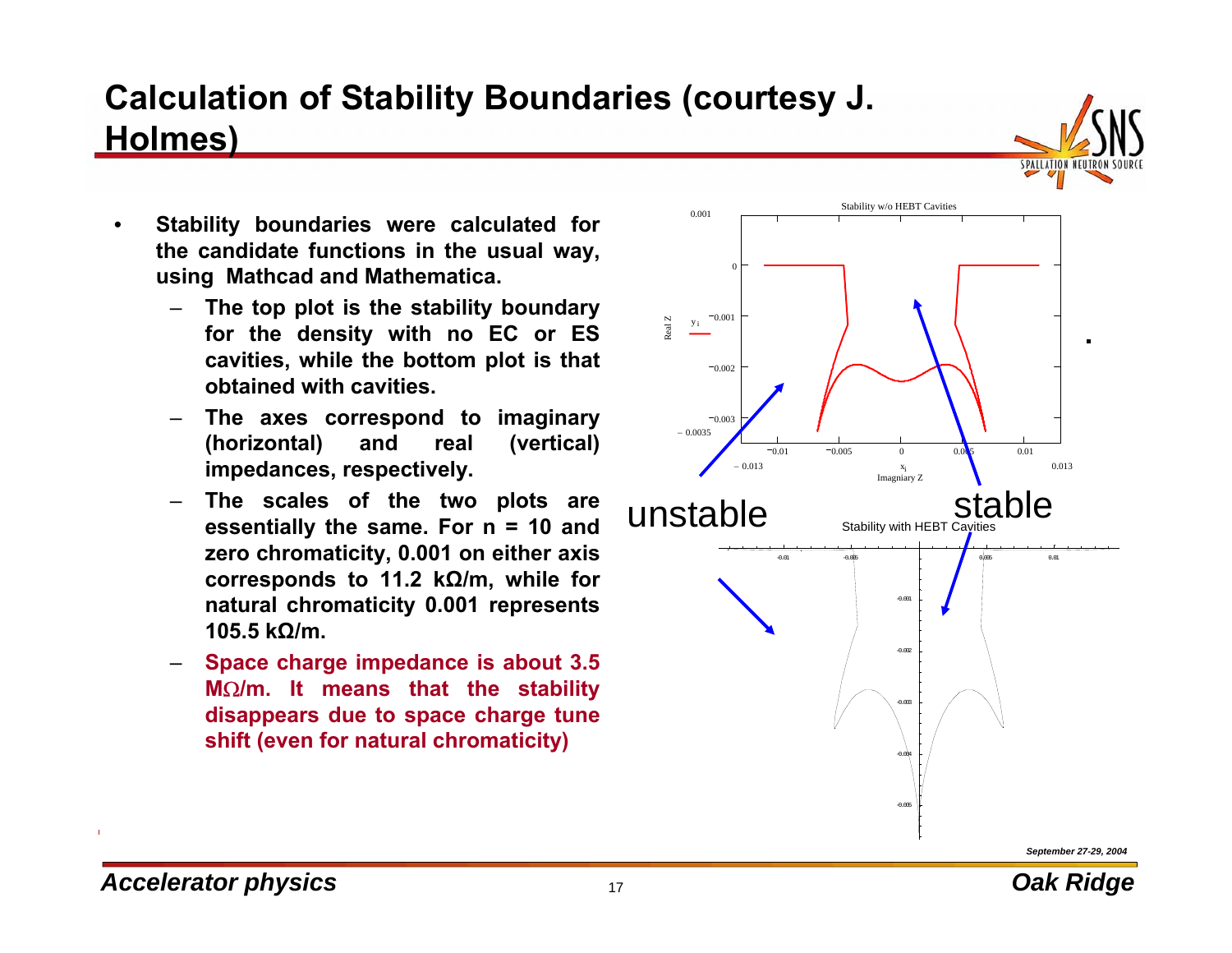# **Comparison of Computational and Analytic Thresholds (courtesy J. Holmes)**



**In order to compare the analytic results with ORBIT predictions, we take the post-injection fully evolved beam distribution with impedance turned off, and then subject it to the given impedance. The thresholds, obtained in this way are somewhat different than would be observed in the actual machine.**

| Case                                                                                                     | <b>Analytic Result</b>                                       | <b>ORBIT Result</b>                                                 |
|----------------------------------------------------------------------------------------------------------|--------------------------------------------------------------|---------------------------------------------------------------------|
| <b>Extraction Kicker Impedance, Bunched Beam</b><br><b>Natural Chromaticity, No Space Charge</b>         | N/A                                                          | $N_{\rm th}$ > ~ 10 <sup>15</sup><br>Broadband peaks $n \sim 10$    |
| <b>Extraction Kicker Impedance, Bunched Beam</b><br>Zero Chromaticity, No Space Charge                   | N/A                                                          | $N_{\text{th}}$ < ~ 10 <sup>14</sup><br>Broadband peaks $n \sim 10$ |
| <b>Extraction Kicker Impedance, Bunched Beam</b><br>Zero Chromaticity, 3D Space Charge                   | N/A                                                          | $N_{\text{th}} > -3 \times 10^{14}$                                 |
| $n = 10$ , Bunched Beam, N = 1.5×10 <sup>14</sup><br><b>Natural Chromaticity, No Space Charge</b>        | N/A                                                          | $\Omega_{\rm th}$ ~ 800 k $\Omega/m$                                |
| $n = 10$ , Coasting Beam, N = 1.5×10 <sup>14</sup> / 0.4<br><b>Natural Chromaticity, No Space Charge</b> | $\Omega_{\rm th}$ = 241 k $\Omega/m$                         | $\Omega_{\rm th}$ ~ 200 k $\Omega/m$                                |
| $n = 10$ , Coasting Beam, N = 1.5×10 <sup>14</sup> / 0.4<br>Zero Chromaticity, No Space Charge           | $\Omega_{\rm th}$ = 25.4 k $\Omega/m$                        | $\Omega_{\rm th}$ ~ 25 k $\Omega/m$                                 |
| Previous case with Lorentz distribution                                                                  | <b>Computational and Analytic Thresholds Agree within 5%</b> |                                                                     |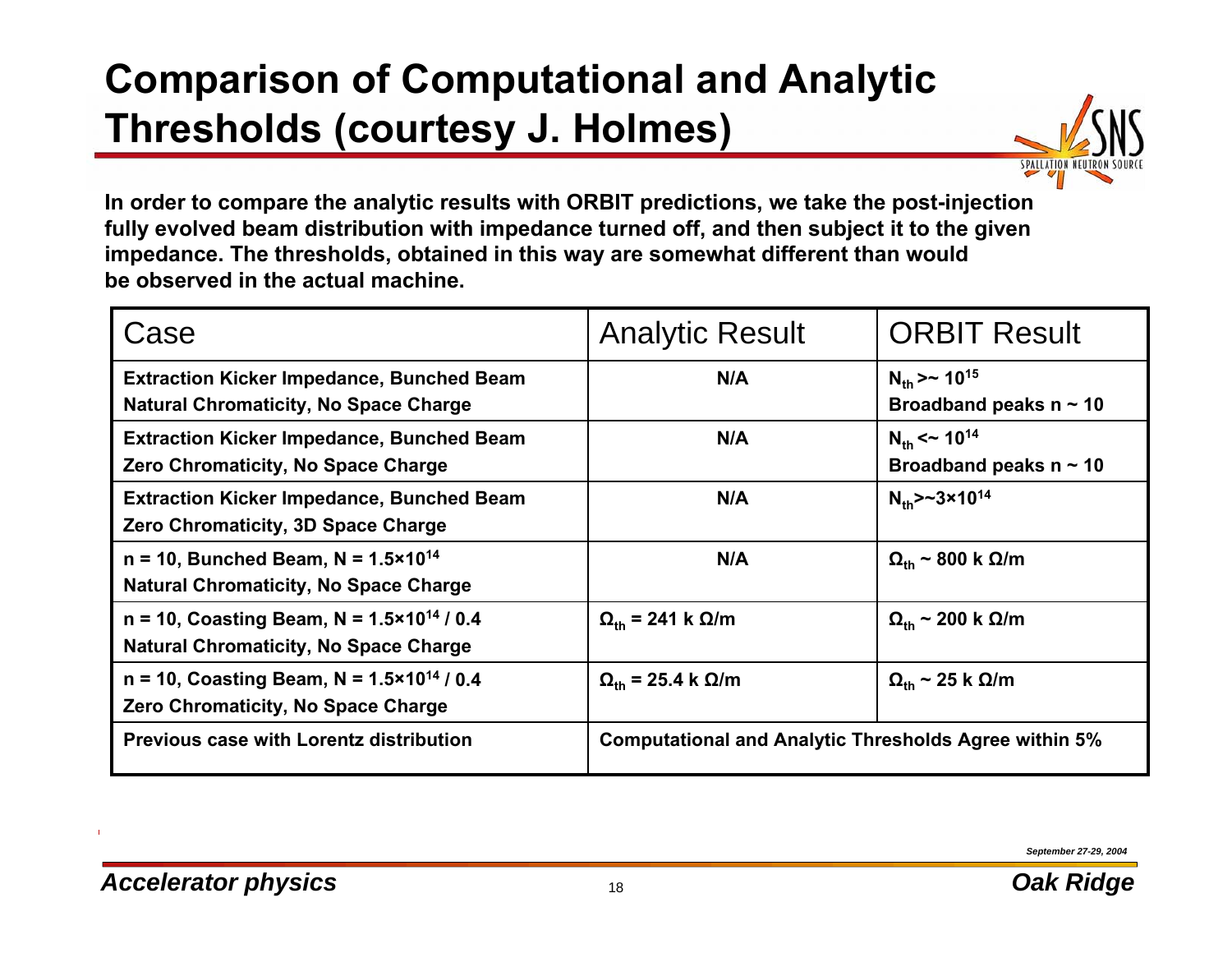# **Summary of Coasting Beam vs ORBIT study**



- •For smooth energy distributions thresholds agree within 5%
- $\bullet$  For nonanalytic distributions (approximations for real distributions) ORBIT and analytic results agree within 20%.
- $\bullet$  Most pronounced discrepancy – coasting beam model gives always instability for SNS ring energy distributions, while realistic simulation with 3D space charge shows the beam is stable for  $3\times10^{14}$  protons in the ring.
- $\bullet$ • Several reasons – betatron tune spread due to space charge, bunched beam spread of betatron tunes along the longitudinal coordinate due to vacuum chamber, bunched beam coupling of many modes (from ORBIT simulation bunched beam 4 times more stable in case of no space charge only real impedance), etc.
- $\bullet$ • Intermediate conclusion – real bunched beam dispersion relations has to be obtained to describe our particular SNS Ring situation

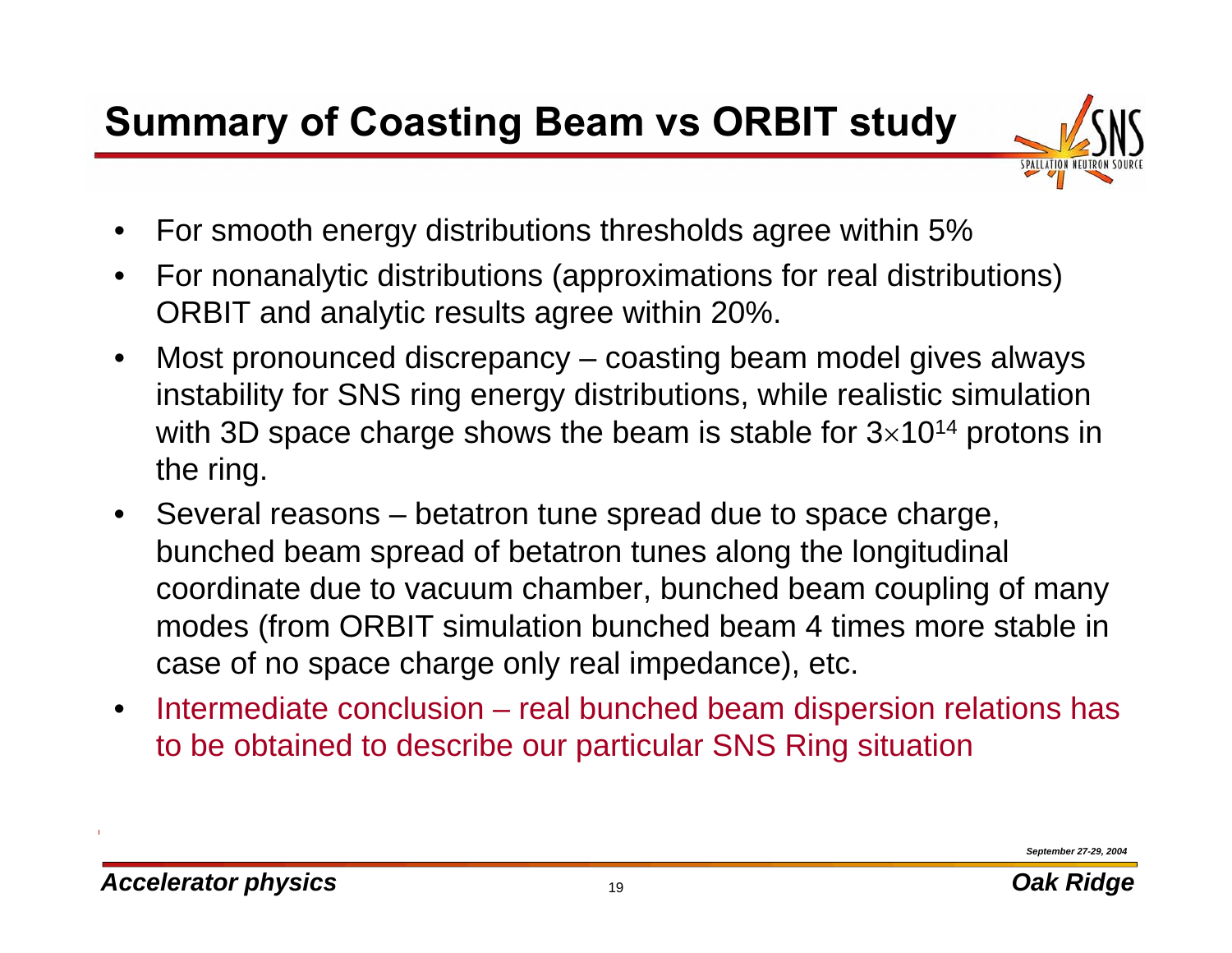# **Summary**



- $\bullet$  Transverse Impedances are updated and associated instabilities are investigated
- $\bullet$  The threshold of conventional instabilities due to extraction kicker impedance is in the region of 2 MW. The work on getting accurate threshold for the updated Extraction Kicker Impedance is in progress.
- $\bullet$  Control knobs for instability threshold increase are partially identified (chromaticity)
- $\bullet$  More deep analysis of instability mitigation requires development of real bunch beam stability diagrams
- $\bullet$  First steps toward this ultimate goal (bunched beam instability description) are made – the analysis needs substantial amount of time and effort

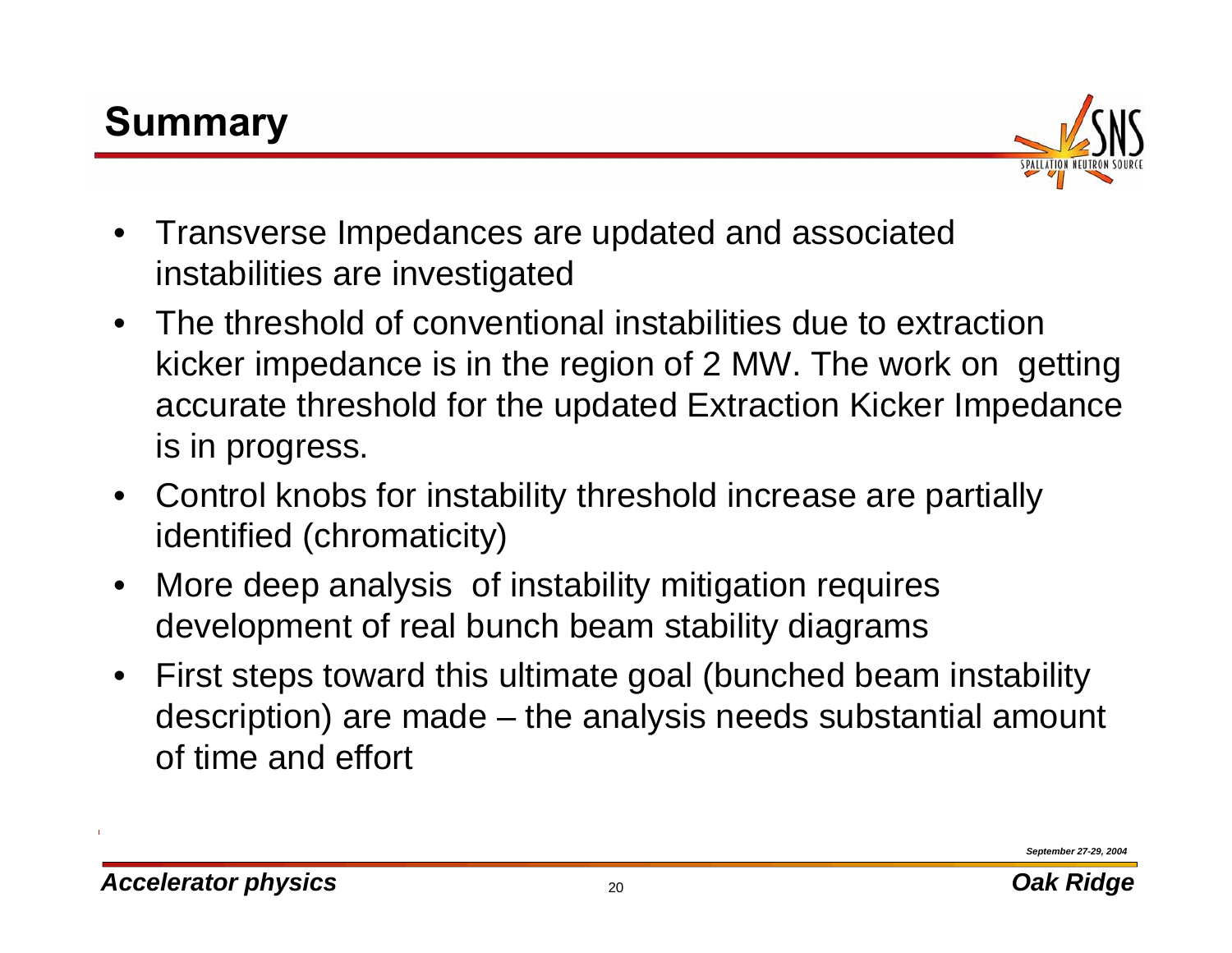### **Bunched Beam Dispersion Relations**



#### **Bunched beam instabilities are mostly referred to as head-tail instabilities. The dipole moment can not be sinusoidal function of longitudinal coordinate. Synchro-betatron modes (and their coupled combinations) are used instead. In general, this instability requires mode coupling analysis of thousands of synchro-betatron modes (M. Blaskiewicz, 1998 ICFA Workshop in BNL)**

# Coasting beam Bunched beam

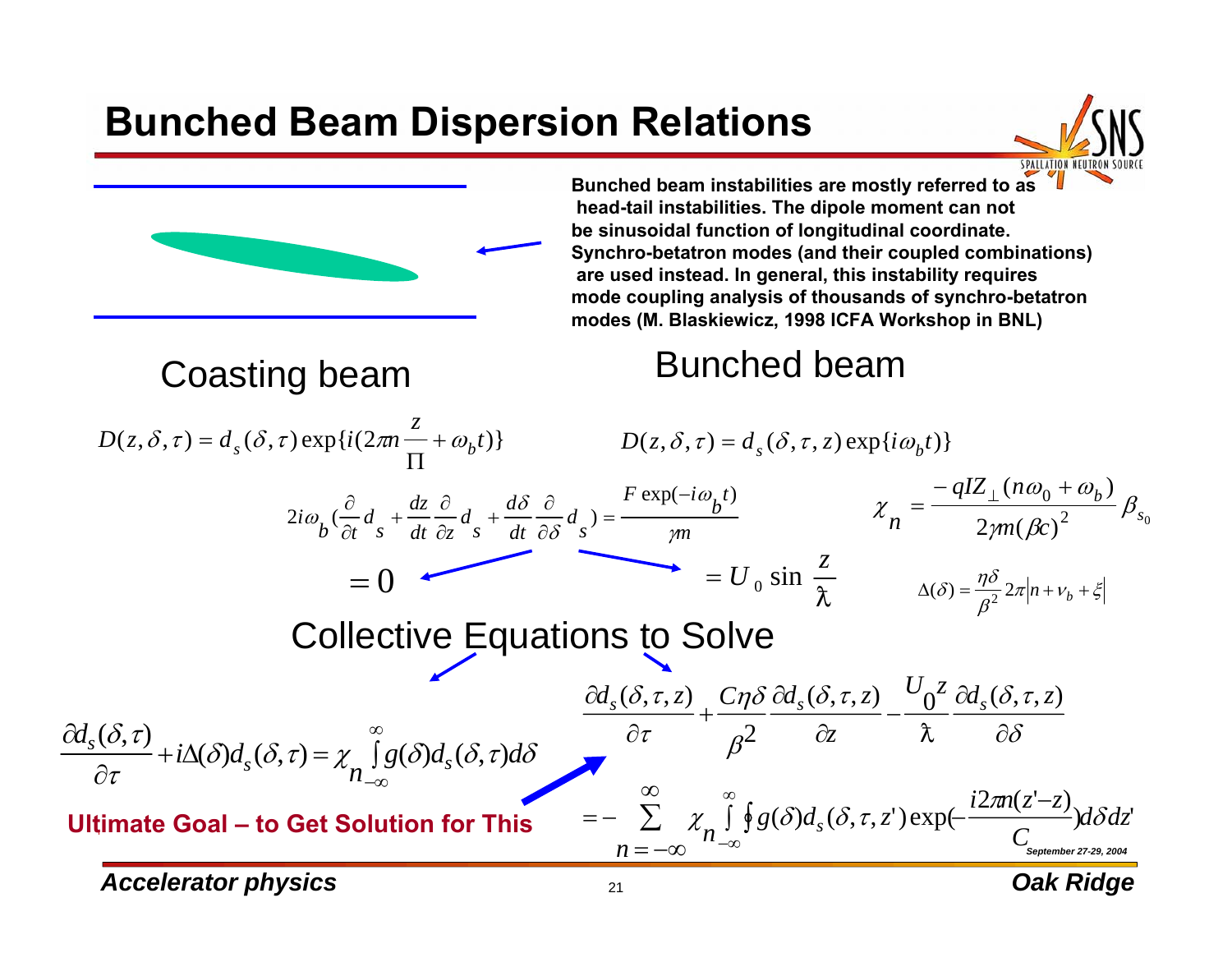## **How it Is Possible to Analyze/Solve It?**



- • **Simplifying the model – removing nonlinearity of space charge force first (i.e. using self-consistent 3D distributions with linear space charge force)**
- •**Assuming number of large harmonic in Impedance is small**
- • **Finding solution for initial conditions instead of finding eigen modes of the problem. This is similar to Landau solution to the problem. Contrary to Landau approach, eigen modes approach leads to so-called Van Kampen singular modes analysis, which is not important for stability.**
- • **Using all the above, we obtained first dispersion diagram for one single harmonic of the impedance and see how it can be expanded to few harmonic analysis (needs substantial time and effort to make good investigation on this).**
- $\bullet$  **Our feeling is that only on this way we can make "fast assessment of Landau damping, and it could guide strategies for beam stabilization, e.g. by adjusting chromaticity, nonlinearities, coupling, or the painting scheme".**

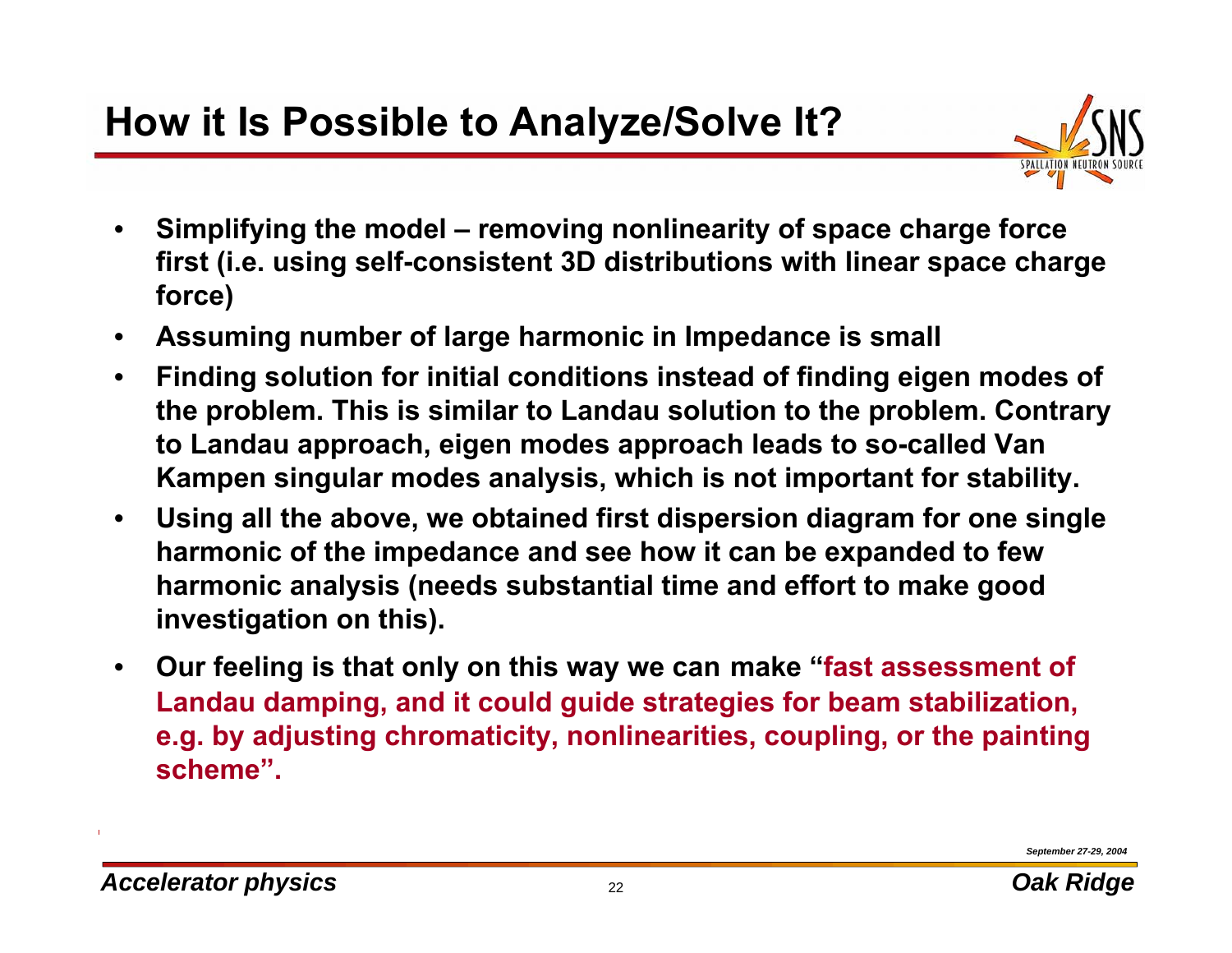

# **Magnet Analysis and Engineering Support**

D. Raparia SNS/BNL Sept 27-29, 2004

*September 27-29, 2004*





*Accelerator physics Oak Ridge*

 $\mathbf{I}$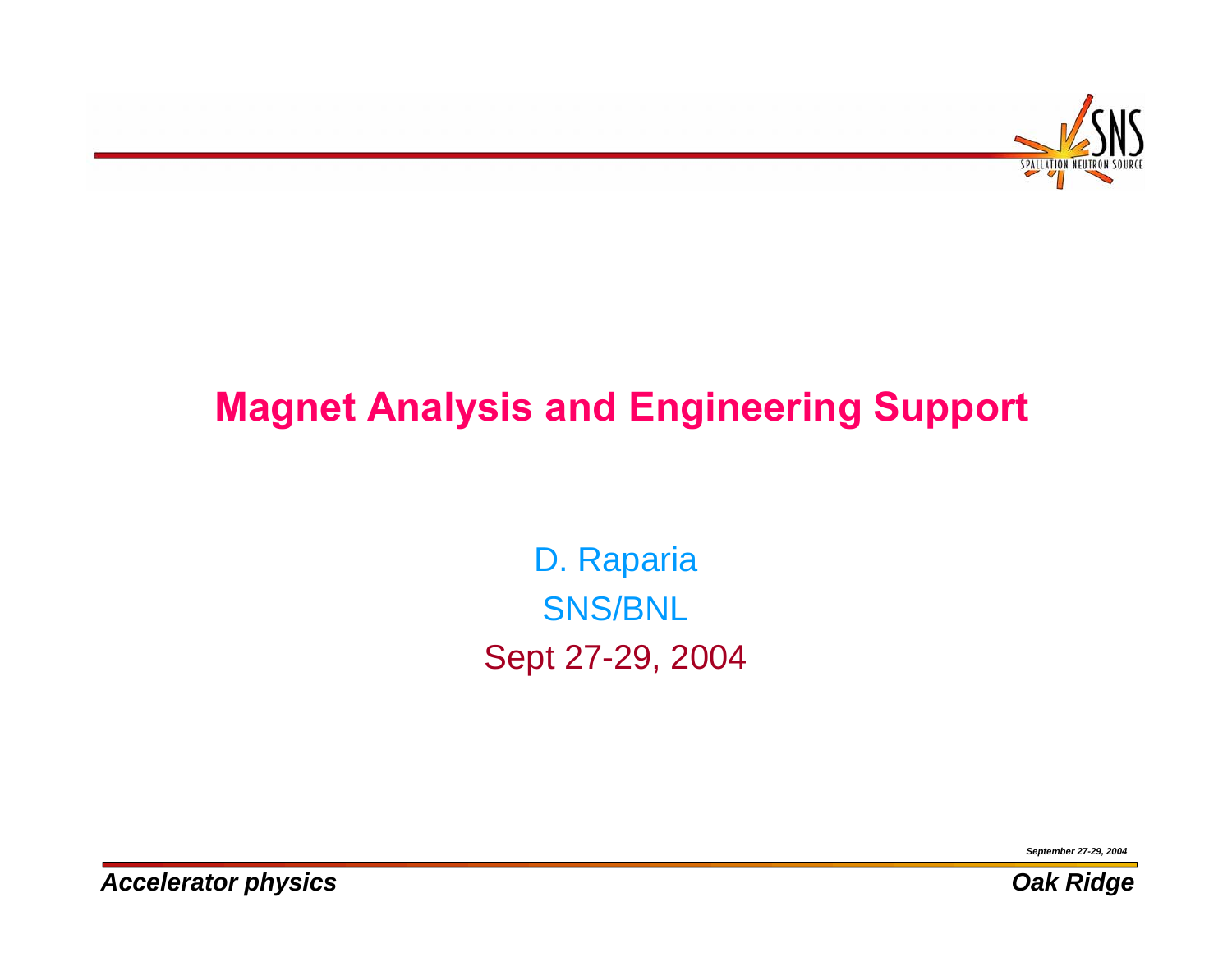#### **TiN coating of extraction kicker ferrite modules**Extraction kicker **(Hseuh , Lanfa …)**

**Purpose: To reduce secondary electron emission from ferrite (and Cu) surface, suppress multipacting**

**Goal: 0.1** µ**m TiN on ≥ 90% inner surface, with good adhesion**

**AP Calculations: Eddy current & heating, E-M smoothing... (Aleksandrov, 12/00', Blaskiewicz, 12/01') i.e strips of 1 cm wide:**  $\Delta T \sim$  **°C,**  $\Delta P \sim$  **watts,**  $\Delta t \sim$  **ns** 

**Effectiveness of electron suppression with 90% coating** 

**Coating: developed using kicker test chamber and prototype kicker**

**Coating strips of 1cm (Y) x 5cm (Z) with 1mm gaps using custom masks**

**Good adhesion;**

**Resistance across strips > 100 Ohm;**

**E-M smoothing time of < 1 ns (Blaskiewicz, 4/04'); may be reduced with improved masking or scraping after coating**

**un-coated,** λ**peak=200nc/m 100% coated,** λ**peak=10nc/m 90% coated,** λ**peak=20nc/m 80% coated,** <sup>λ</sup>**peak=33nc/m 70% coated,** λ**peak=50nc/m**







**SEY in Un-coated ferrite area 2.5**

**SEY in ferrite area coated with TiN 1.9**

*September 27-29, 2004* **Un-coated area: Tall 20%, short 30%**



*Accelerator physics biggerator physics biggerator <b><i>Dak Ridge*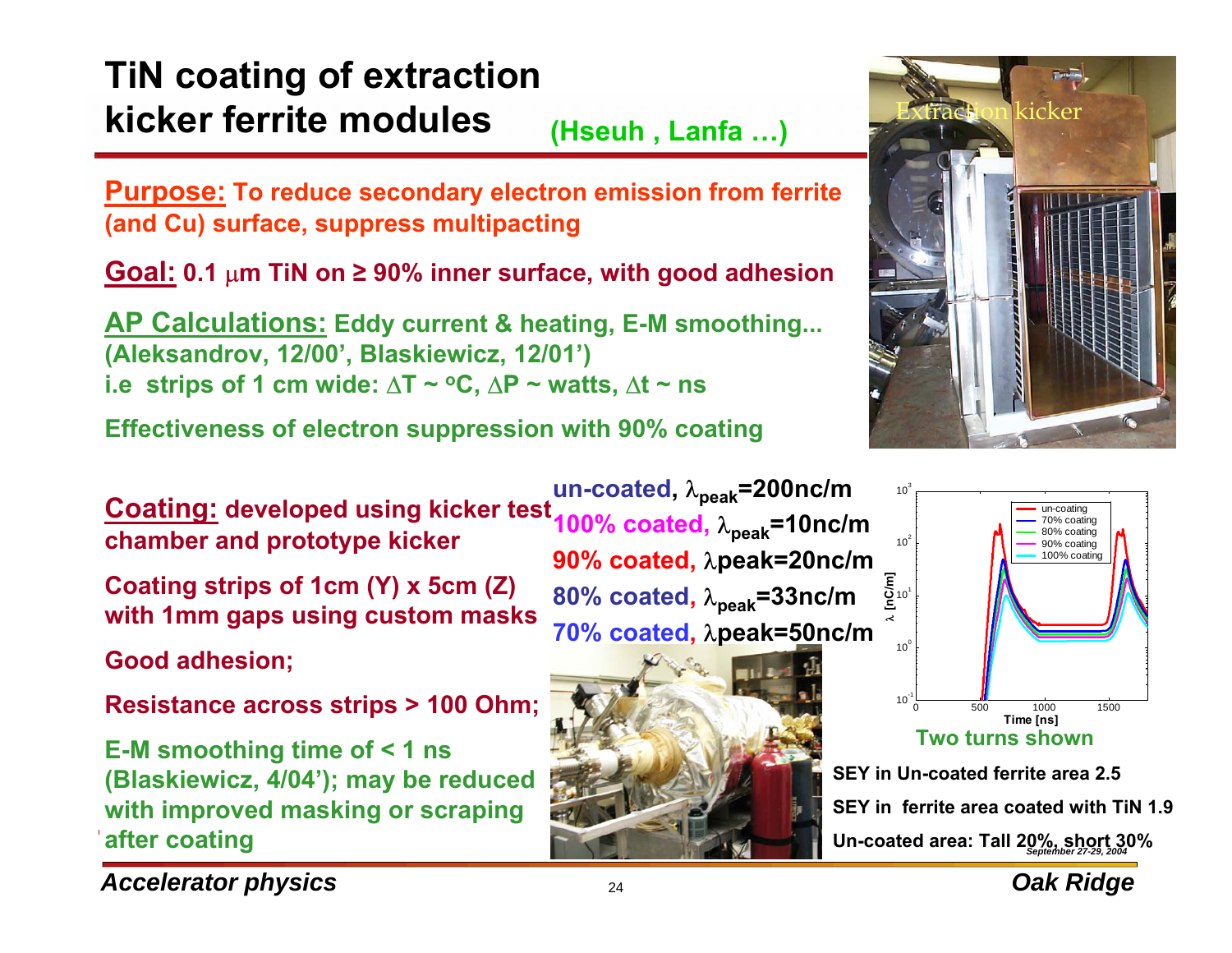#### **TiN coating effect on Impedance**

**( H. Hahn et al)**



 $\overline{\mathcal{L}_{K25}}$  Three Kicker module were measured K25, K26 K27 24.3 cm 15.1 cm 39 cm(prototype (24.3, 15.9, 36)

> K26 was coated with TiN 3 magnets in 3.8 m Long production Vessel

### **No effect of TiN coating seen**

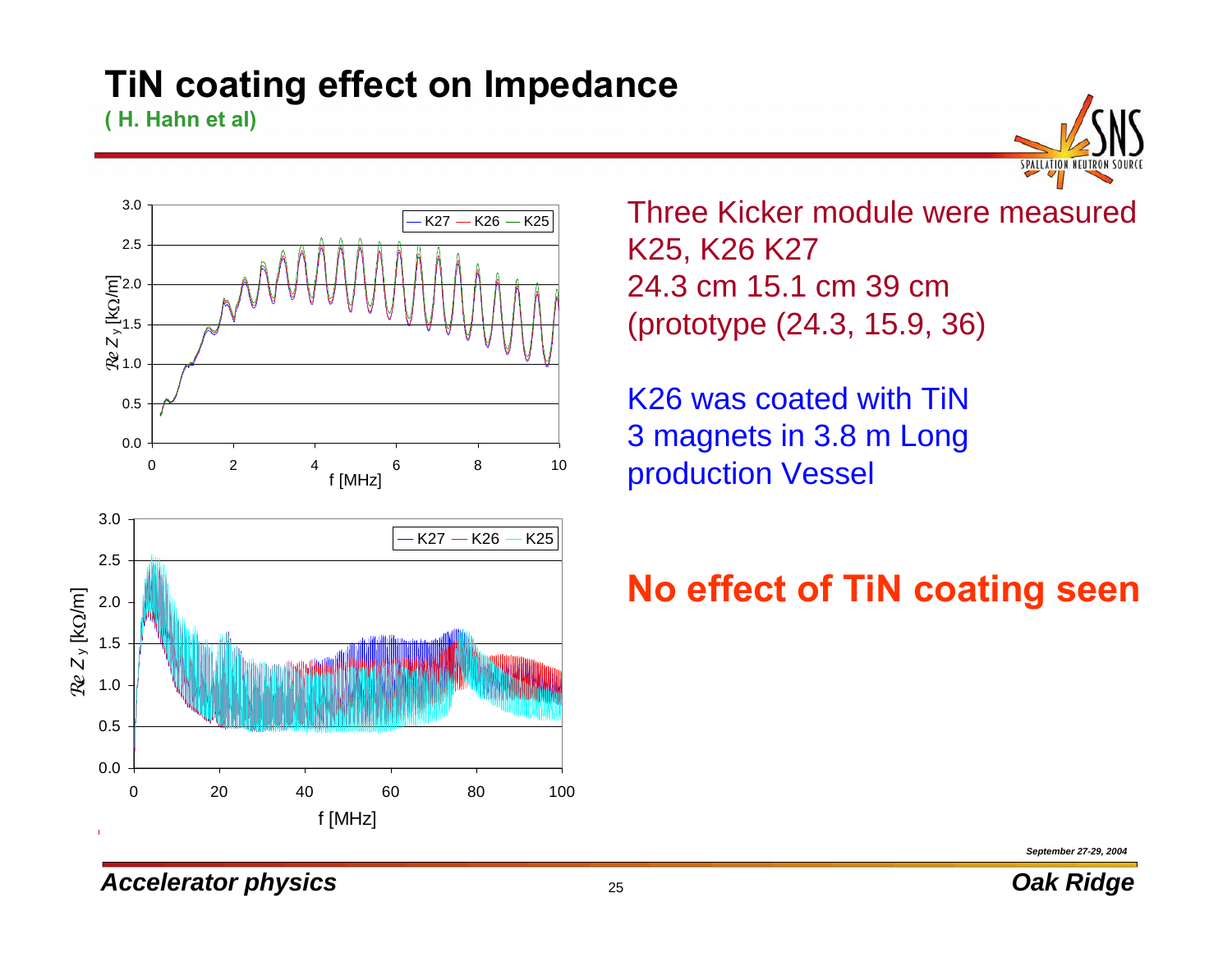# *Backscatter electron yield*

*(*Lanfa …)

**Electron yield of CARBON is about one order-of-magnitude smaller that that of Copper at the energy 525keV**



**Electron yield with of monoenergetic electrons impinging normally on the thick Copper, stainless steel, and Carbon**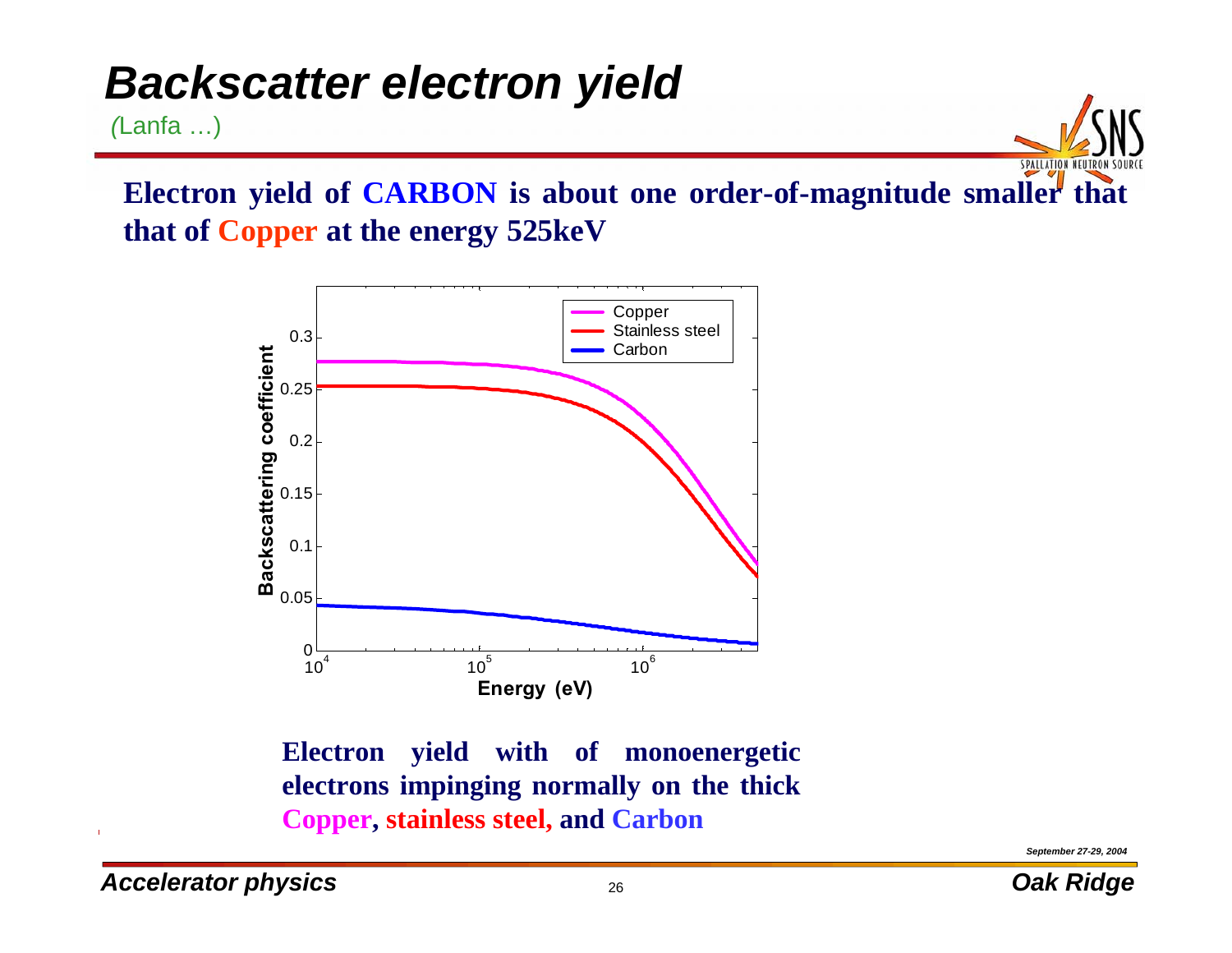#### **Stripped electron spatial distribution** *(***Lanfa …)**

**foil center(40,23,307)**

**Bfield at foil center=( -3.6,2504,-547.9)Gauss,** <sup>α</sup>**=210mrad**

Ε**=522keV, B=2500G,** ρ**=11.98mm, T=0.289ns, v=2.6e8m/s,** β**=0.866,** γ**=2**

**Catcher shape:** β**=25**°**,** θ**=65**°



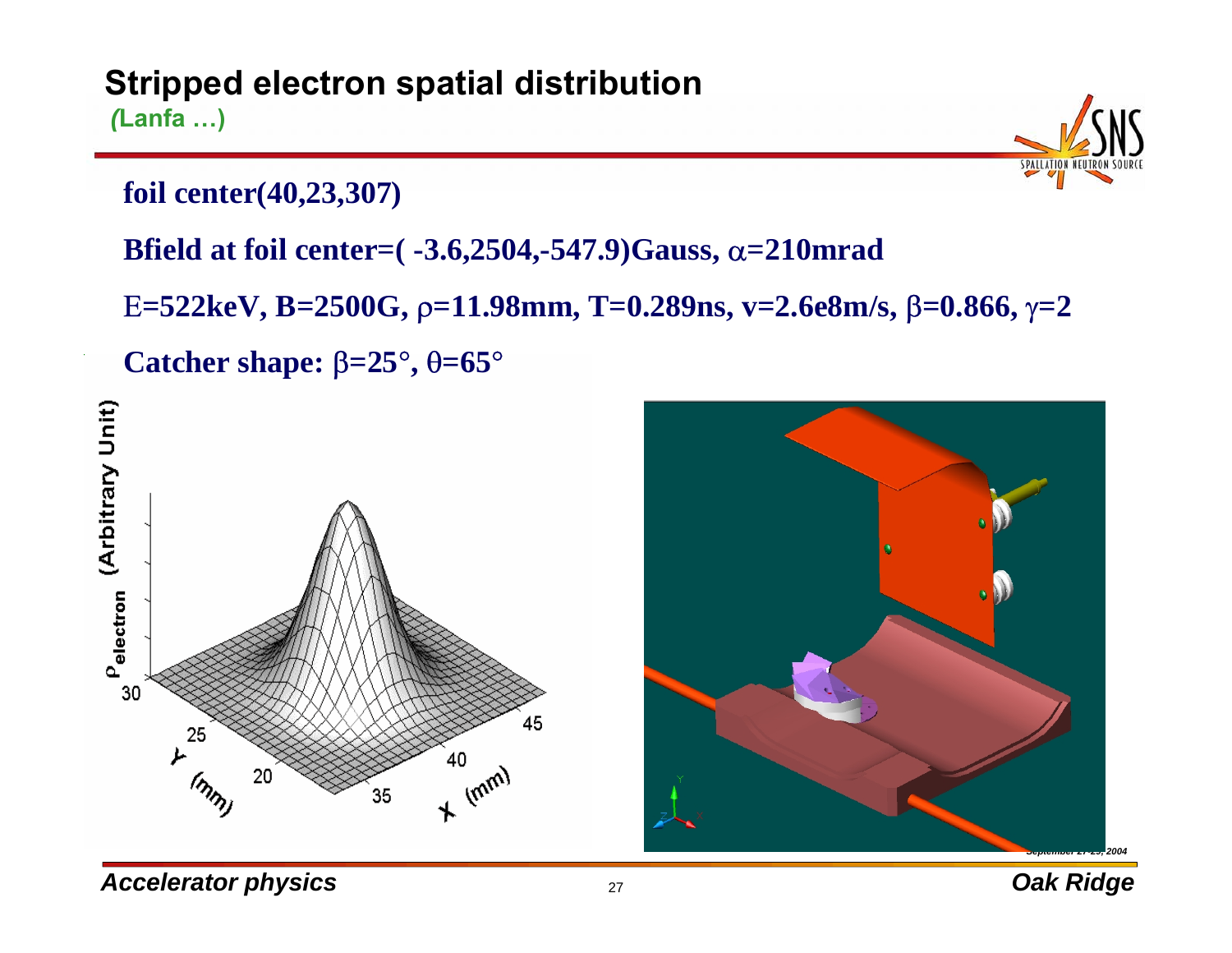**Orbits of electron**

*(***Lanfa …)**

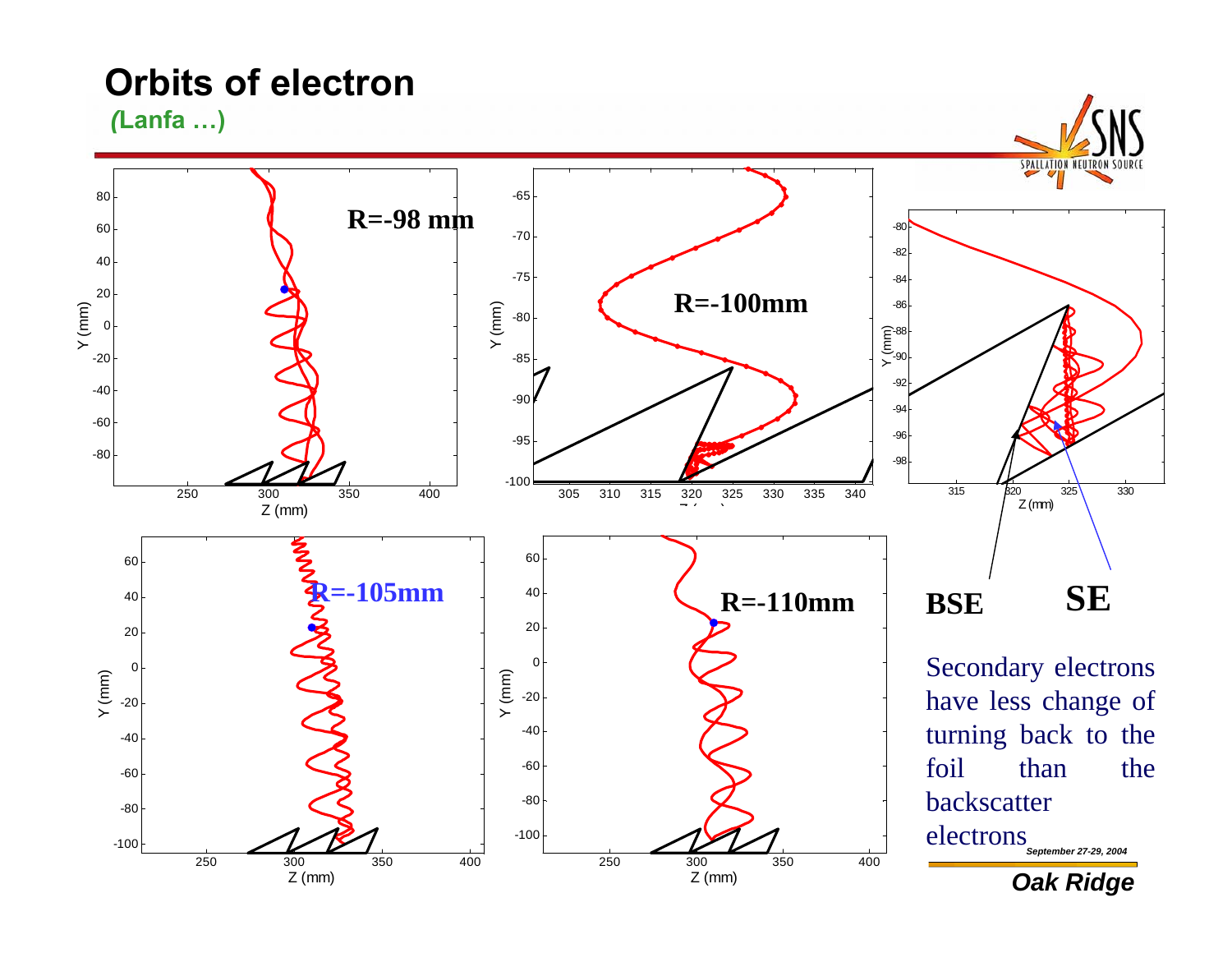#### **Distribution of electrons** *(***Lanfa …)**

¾**100% stripped electrons first hit the front plane of the catcher within small region:** ∆**X=10 mm,** ∆**Y=5 mm,** ∆**Z=2 mm**

¾**The result is sensitive to the catcher's position** 

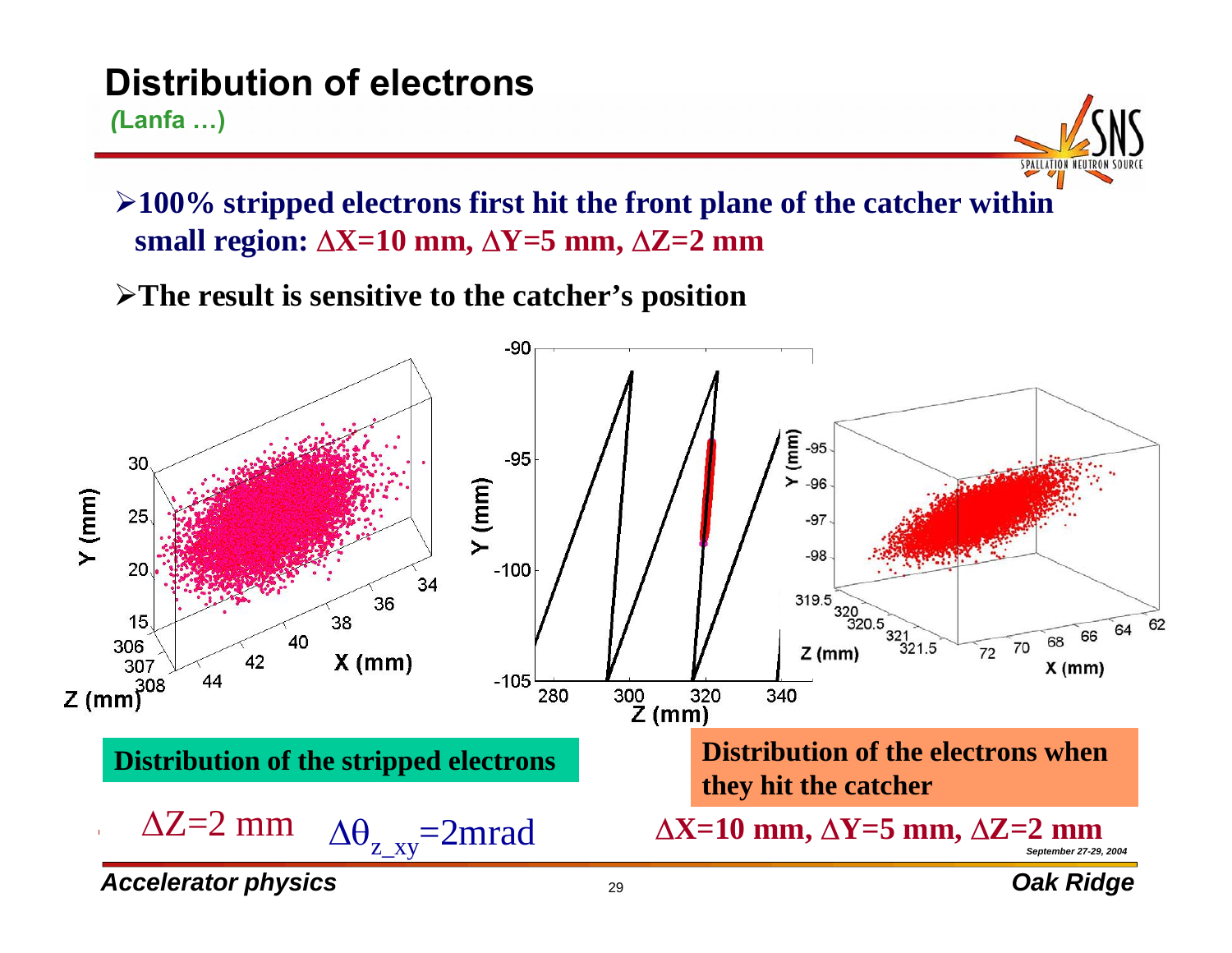#### **Electron distribution with carbon catcher**

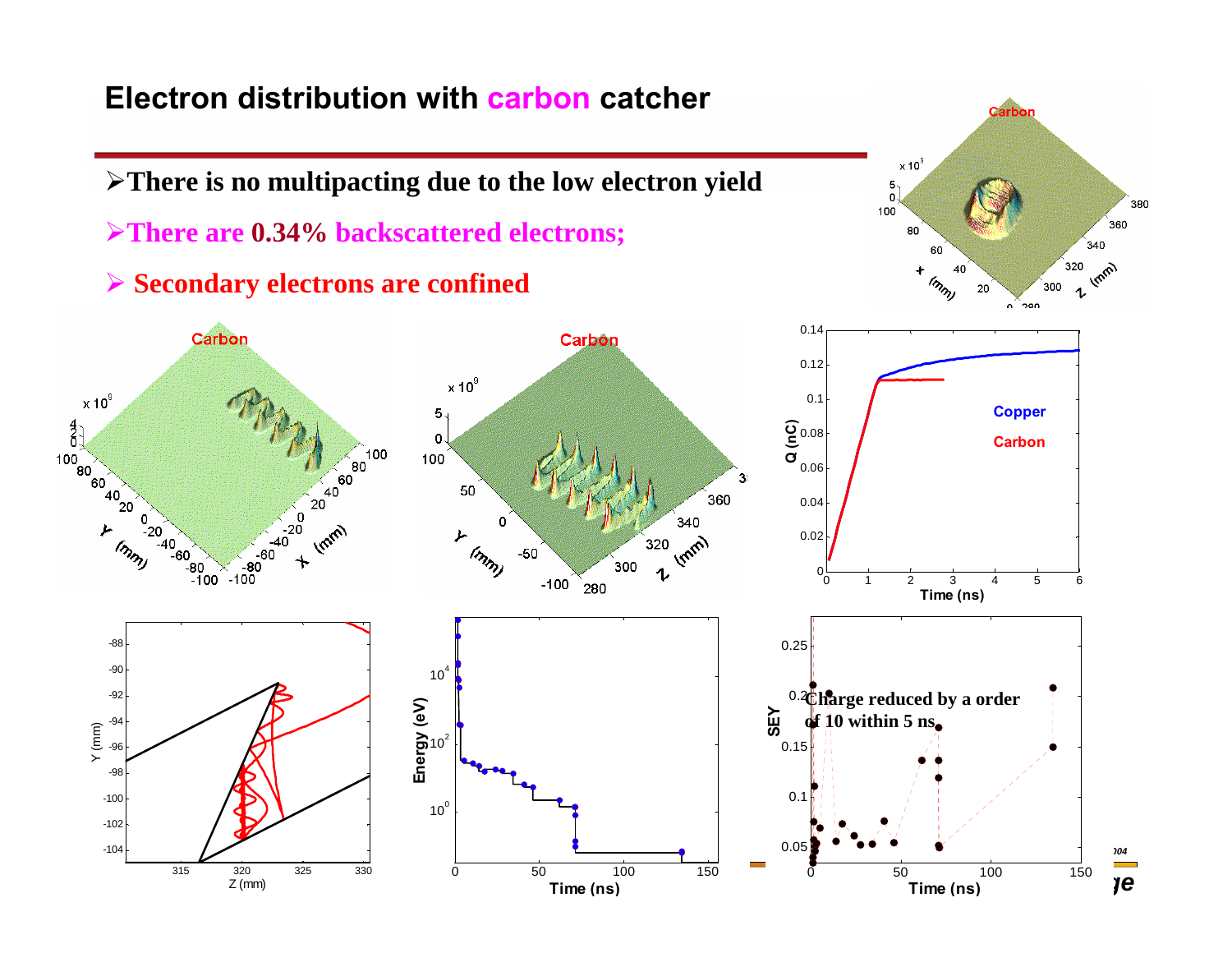#### **Copper catcher** *(***Lanfa …)**

¾**Electron saturated within a few ns (~5ns)** 

¾**There is no multipacting due to the low electron yield**

¾**There are 7.8% backscattered electrons**



**Studies to be completed** 

#### **-Injection**

- •Electron Density + Protons
- •Electron Density + Electrode
- •Electron Density + Electrode +Proton

**-BPM**

**-Collimator**

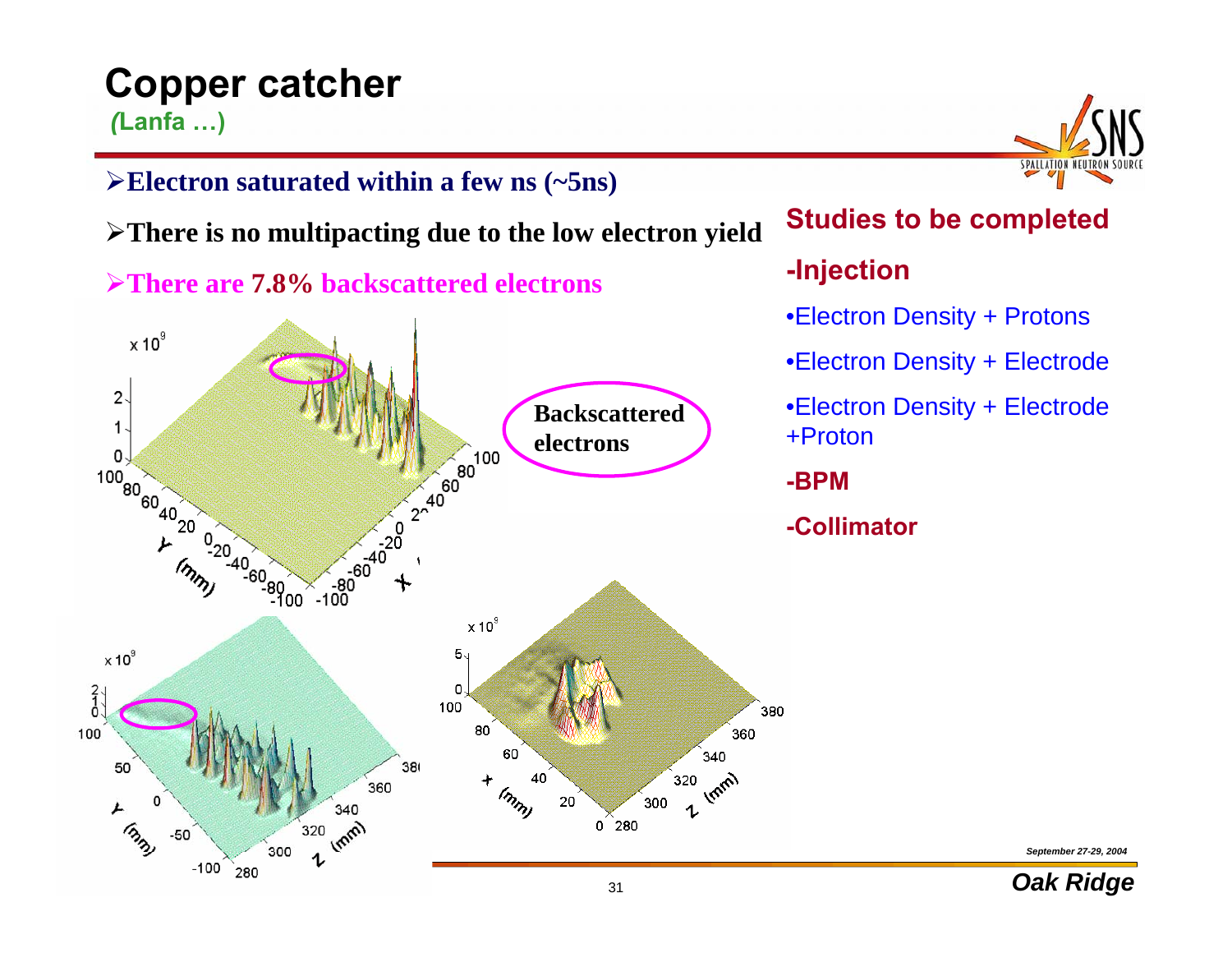# **ORBIT Benchmark of Montague Resonance Crossing in CERN PS (Cousineau, Holmes)**



- Emittance measured in the CERN PS while passing through Montague resonance.
- Fixed  $v_y$  ( $v_y$ =6.21), vary  $v_x$  ( $v_x$  =  $6.15 \rightarrow 6.25$ ).

#### **Benchmark results:**

- Real CERN PS lattice is modeled
- Result in good agreement; ORBIT reproduces experimentally-observed asymmetry in stopband; predicts slightly larger stopband width

#### **Ongoing work:**

- Currently performing cross-code benchmark with IMPACT code for ring.
- Investigating effects of lattice and dispersion.

**Collaboration with E. Metral, I. Hofmann, R. Ryne, J. Qiang Experimental Data:**

> **Red: HorizontalBlue: Vertical Points (data), Lines (simulation)**

Emittance exchange in Montague resonance



#### *Accelerator physics Oak Ridge*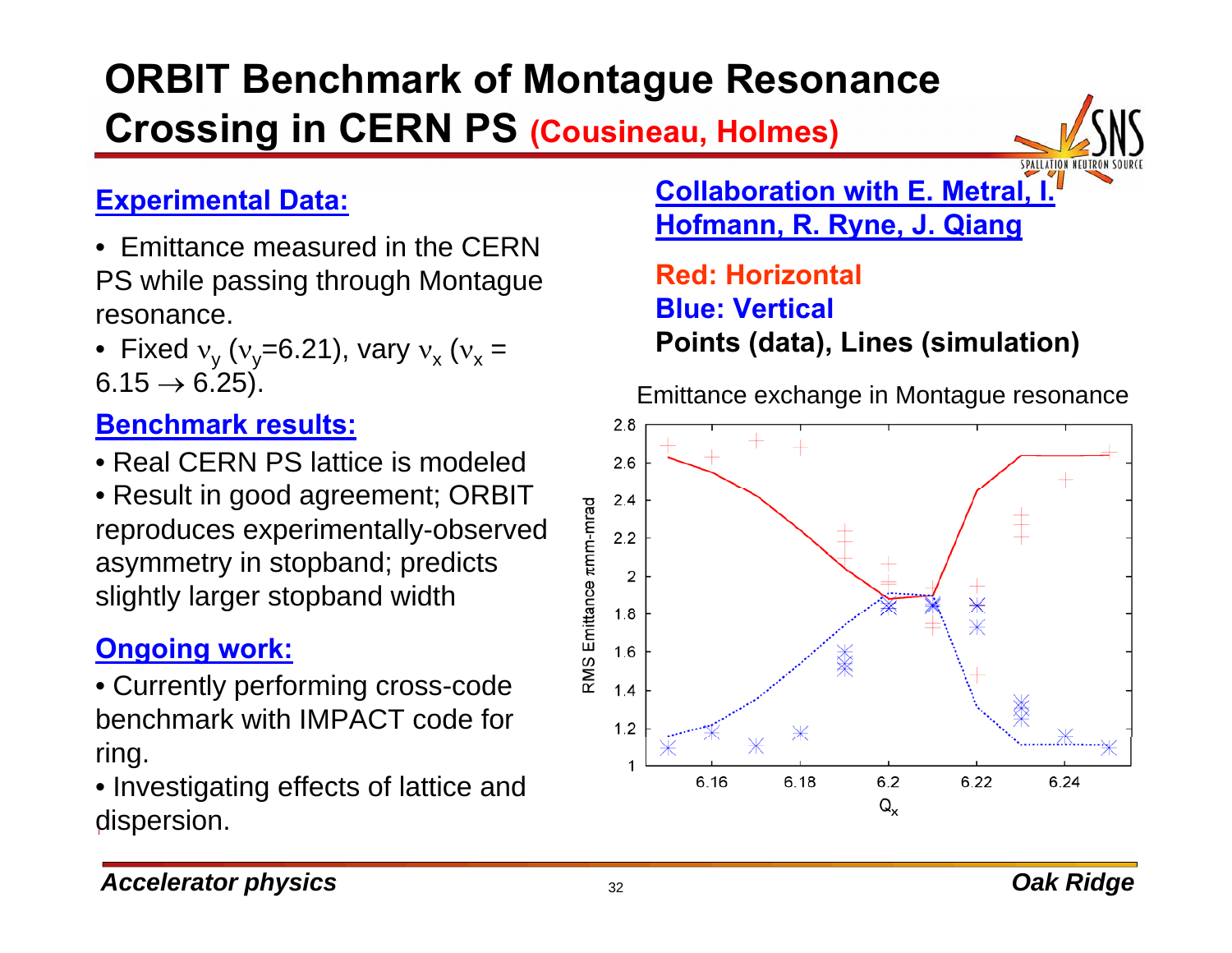